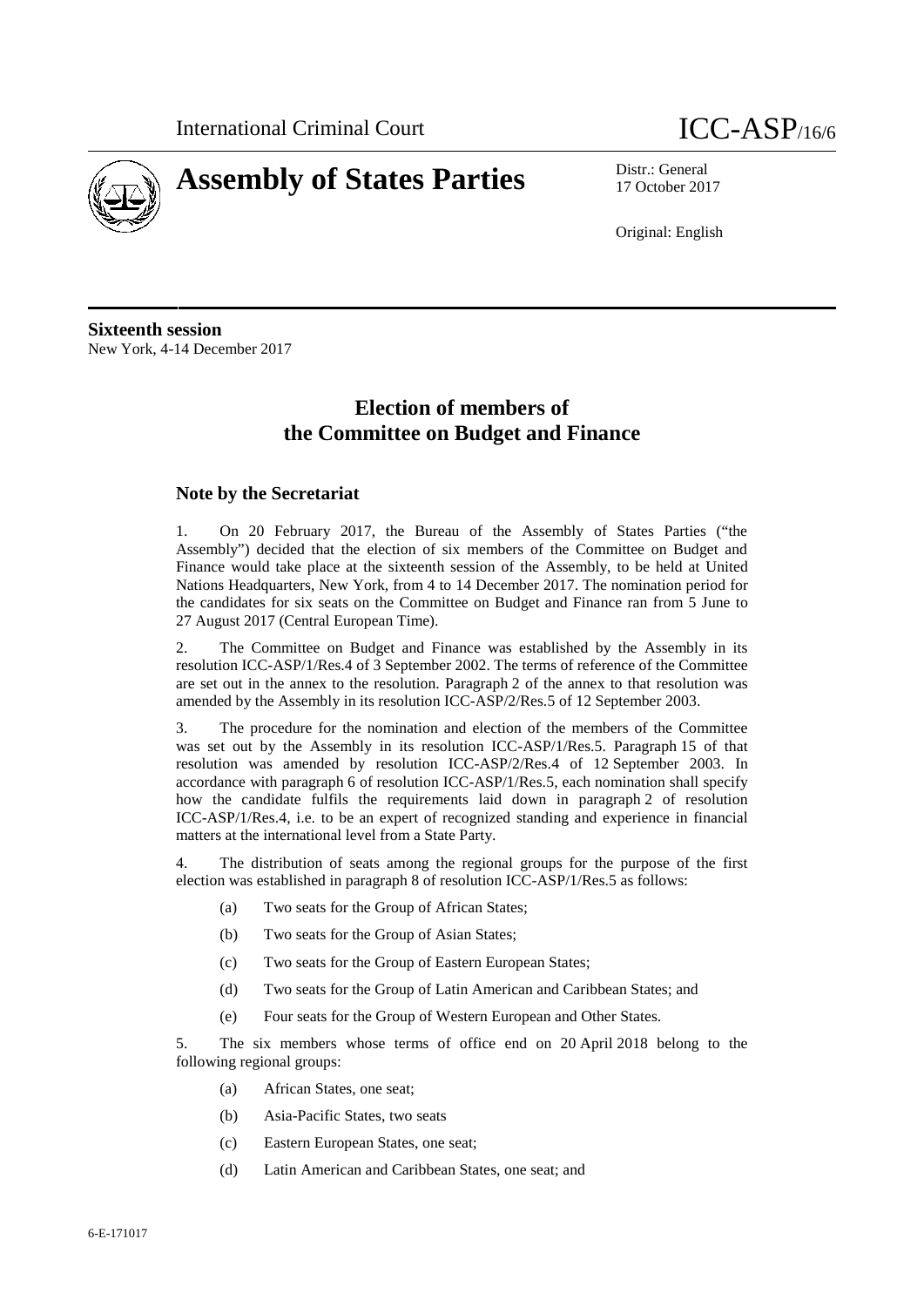(e) Western European and Other States, one seat.

6. As required by paragraph 9 of resolution ICC-ASP/1/Res.5, every effort shall be made to elect the members of the Committee by consensus, on the basis of a recommendation by the Bureau. Under paragraph 10, in the absence of a consensus, the election shall be a matter of substance, and subject to the requirements of article 112, paragraph 7 (a), of the Rome Statute, which provides as follows:

"7. Each State Party shall have one vote. Every effort shall be made to reach decisions by consensus in the Assembly and in the Bureau. If consensus cannot be reached, except as otherwise provided in the Statute:

(a) Decisions on matters of substance must be approved by a two-thirds majority of those present and voting provided that an absolute majority of States Parties constitutes the quorum for voting."

7. In accordance with paragraph 11 of resolution ICC-ASP/1/Res.5, the election shall be by secret ballot. However, this requirement may be dispensed with if the number of candidates corresponds to the number of seats to be filled or in respect of candidates endorsed by the respective regional groups, unless a delegation specifically requests a vote on a given election.

8. Under paragraph 12 of the resolution, the persons elected shall be those candidates from each regional group who obtained the highest number of votes and a two-thirds majority of States Parties present and voting, provided that an absolute majority of the States Parties constitutes the quorum for voting.

9. By the closing date of the nomination period, including three extensions thereof, i.e. on 8 October 2017, eight nominations had been received.

10. Of the eight nominations, one was submitted by the Group of African States, three by the Group of Asia-Pacific States, one by the Group of Eastern European States, one by the Group of Latin American and Caribbean States, and two by the Group of Western European and other States Group.

11. In accordance with paragraph 7 of resolution ICC-ASP/1/Res.5, a list in the English alphabetical order of all persons nominated, with accompanying documents, is contained in the annex to the present note.

## **Annex**

## **Alphabetical list of candidates(with statements of qualifications)**

[Original: English/French]

## *Contents*

|    | Name | Nationality* | Page |
|----|------|--------------|------|
| 1. |      |              |      |
| 2. |      |              |      |
| 3. |      |              |      |
| 4. |      |              |      |
| 5. |      |              |      |
| 6. |      |              |      |
| 7. |      |              |      |
| 8. |      |              |      |

Also the nominating State(s) unless otherwise indicated.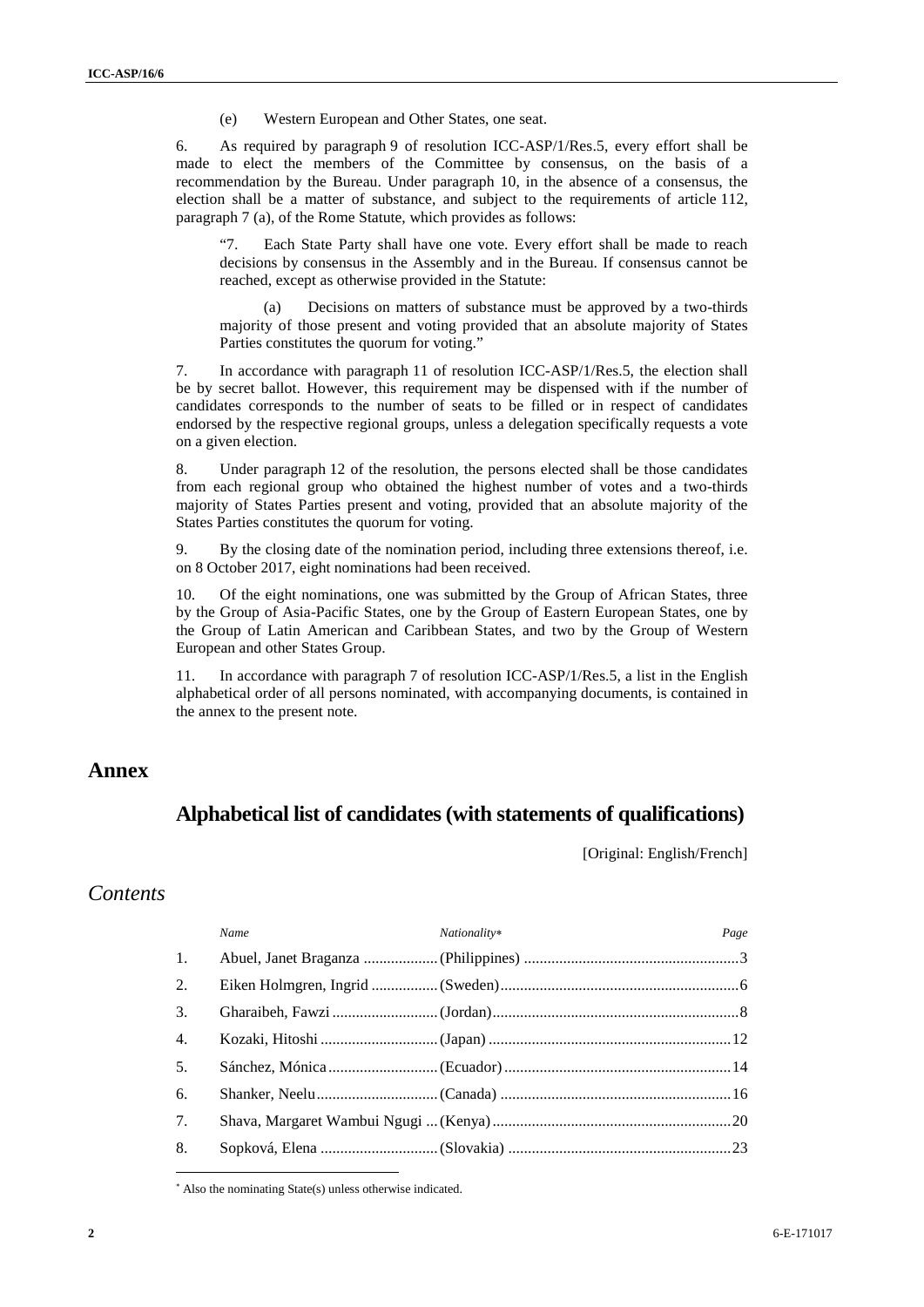## **1. Abuel, Janet Braganza (Philippines)**

[Original: English]

## **Note verbale**

The Embassy of the Republic of the Philippines presents its compliments to the Secretariat of the Assembly of States Parties to the Rome Statute and, with reference to ICC-ASP/16/SP/08 dated 07 March 2017, is pleased to inform the Secretariat of the Assembly and the States Parties to the Rome Statute that the Republic of the Philippines is nominating Ms. Janet Braganza Abuel, Undersecretary (Deputy Minister) of the Philippines' Department of Budget and Management (DBM) as candidate to the Committee on Budget and Finance of the International Criminal Court.

Ms. Abuel fulfills the requirements of paragraphs 2 of the annex to the resolution establishing the Committee on Budget and Finance (ICC-ASP/1/Res.4):

(a) She will be the first nominee of the Philippines to the Committee on Budget and Finance;

(b) She is an expert of recognized standing and experience in financial matters at the international level:

(i) She is a lawyer and a certified public accountant. She has twenty (20) years of experience in public financial management, coupled with the knowledge and skills she acquired pertaining to organizational management and development, financial management, and procurement management;

(ii) She is currently the Undersecretary (Deputy Minister) of the Department of Budget and Management (DBM) for Local Government and Regional Operations Group. Prior to her appointment as Undersecretary, she has held various capacities as head of DBM's Corporate Affairs Group and as head of the Legal Service and one of the regional offices. She has also been designated as Officer-in-Charge of the DBM on several occasions; and

(iii) She holds the degrees of Master in Public Policy, Bachelor of Laws, and Bachelor of Science in Commerce Major in Accounting.

- (c) She is able and willing to carry out her duties for three calendar years; and
- (d) Attached is the curriculum vitae of Ms. Janet B. Abuel.

## **Statement of qualifications**

#### **Personal details**

Date of birth: 13 March 1971

Place of birth:Dagupan City, Pangasinan, Philippines

Civil status: Single

#### **Academic background**

- Elementary (1978-1983), Dominican School, Dagupan City, Pangasinan, Philippines.
- Secondary (1983-1987), Dominican School, Dagupan City, Pangasinan, Philippines
- College (1987-1991), Saint Louis University, Baguio City, Philippines; Degree earned: Bachelor of Science in Commerce Major in Accounting.
- Post Graduate (1994-1998), Baguio Colleges Foundation, Baguio City, Philippines; Degree earned: Bachelor of Laws.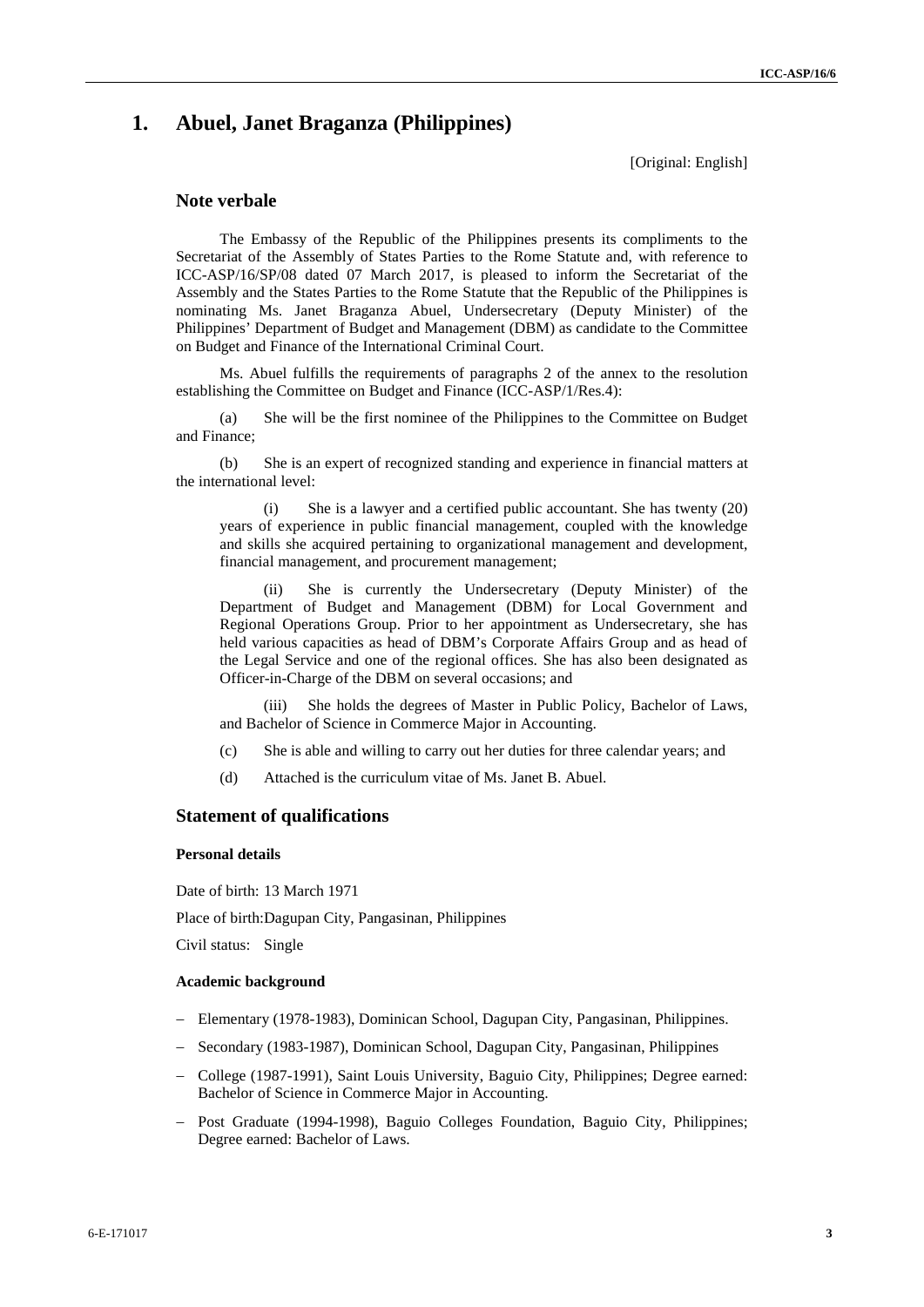- Post Graduate (June 2004 December 2005), Lee Kuan Yew School of Public Policy National University of Singapore (under scholarship)*,* Singapore; Degree earned: Master in Public Policy.
- Post Graduate (23-28 March 2014), Harvard University, John F. Kennedy School of Government, Executive Education (sponsored by USAID)*,* Boston, Massachusetts, U.S.A.; Awarded a Certificate of Completion.

#### **Professional background**

- Undersecretary, 19 March 2015-present, Department of Budget and Management, Central Office.
- Assistant Secretary, 1 July 2012-18 March 2015, Department of Budget and Management, Central Office.
- Director IV, 4 March 2002 30 June 2012, Department of Budget and Management, Regional Office I, Government Center, Sevilla, City of San Fernando, La Union.
- Director IV, 13 August 1999 3 March 2002, Department of Budget and Management, Central Office, Legal and Legislative Service.
- Senior Budget Specialist, 9 July 1999 12 August 1999, Department of Budget and Management, Regional Office, Cordillera Administrative Region, Baguio City.
- Budget Specialist II, 16 February 1998 8 July 1999, Department of Budget and Management, Regional Office, Cordillera Administrative Region, Baguio City.
- Budget Analyst, 11 November 1996 15 February 1998, Department of Budget and Management, Regional Office, Cordillera Administrative Region, Baguio City.
- Accountant, January 1996 October 1996, Sto. Niño Jesus Medical Center, Baguio City.
- Accounting Clerk, February 1995 June 1995, HDMF, Baguio Sub-Regional Office, Baguio City.
- New Accounts Clerk, February 1993 June 1994, BPI Family Bank, Main Branch, Makati City

#### **Other**

- Part-time Instructor June 1999-2000 University of the Cordilleras, (formerly Baguio Colleges Foundation), College of Law, Baguio City, Philippines.
- Author, Bar Review Methods and Techniques (Handbook), 2003 Edition published by Rex Bookstore.

#### **Eligibilities**

- Certified Public Accountant.
- Lawyer (Bar Topnotcher [1st placer] with 91.80% rating, 1998 Bar Examinations).
- Career Executive Service Officer II.

#### **Some significant training/seminars/activities**

- Roll-Out Training on the Budget Operations Manual for Local Government Units, 2016 Edition; Lecturer on Budget Authorization and Review.
- Global Initiative for Fiscal Transparency (GIFT) Strategic Planning Meeting and Presentation of the Guide on Principles and Mechanisms of Public Participation in Fiscal Policies on 28-29 September 2016 held in Washington, D.C., U.S.A., sponsored by GIFT; Philippine Representative.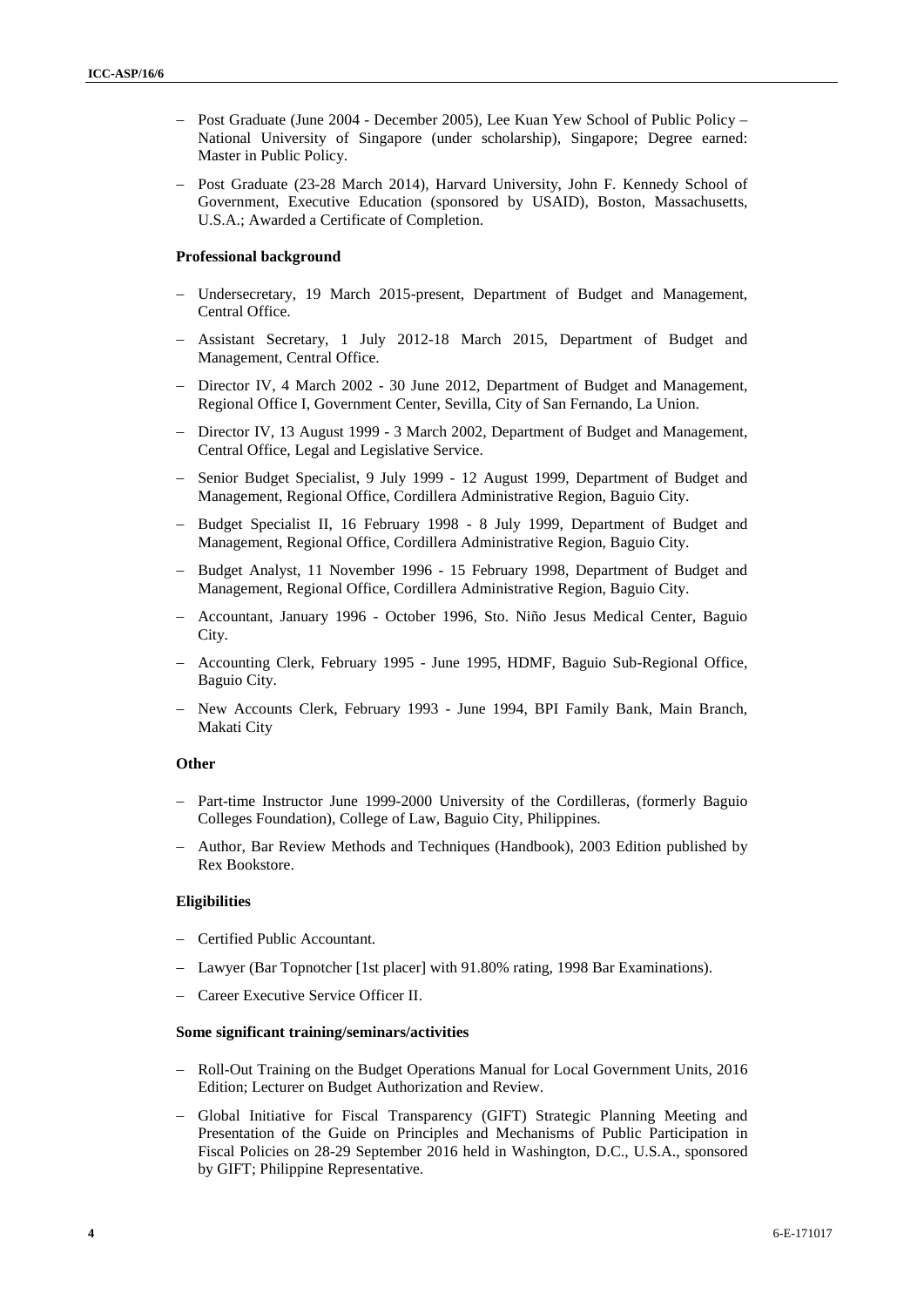- High Level Dialogue on Fiscal Transparency Meeting on 15 April 2016 held in Washington, D.C., U.S.A., sponsored by the International Budget Partnership (IBP); Philippine Representative.
- Open Government Partnership Mexico Summit and Fiscal Openness Working Group Workshop on 27-31 October 2015 held in Mexico City, Mexico, sponsored by GIFT and IBP; Philippine Representative.
- Fiscal Openness Working Group Asia Pacific Workshop on 17-18September 2015 held in Marco Polo Ortigas, Manila, Philippines, sponsored by the DBM, OGP, GIFT, and IBP; Philippine Representative.
- Global Initiative for Fiscal Transparency (GIFT): Lead Stewards Meeting on 9 February 2015 held in Washington, D.C., U.S.A, sponsored by the GIFT; Philippine Representative.
- 10th Asian Senior Budget Officers' Meeting on 18-19 December 2014 held in Bangkok, Thailand, sponsored by the Organization for Economic Co-operation and Development (OECD); Philippine Representative and Presenter of Philippine Experience on PFM Reforms.
- MOSF-KDI-IMF-WB International Conference on Strengthening the Management of Public Investment: Korean and International Experiences on 30-31 October 2014 held in Seoul, South Korea, sponsored by MOSF-KDI-IMF-WB; Presenter of Philippine Experience.
- Global Initiative for Fiscal Transparency (GIFT): 2nd Workshop in Public Participation and Engagement in Fiscal Decision-Making on 5-9 October 2014 held in Washington, D.C., U.S.A, sponsored by the GIFT; Philippine Representative.
- Open Government Partnership (OGP) Working Level Steering Committee Meeting on 9-13 July 2013 held in London; Philippine Representative.
- Regional Conference on Use of Procurement Agents in Public Procurement on 6-7 September 2012 held in Beijing, China, sponsored by the Asian Development Bank; Member of the Delegation and presenter of Philippine Situation.
- Seminar on Design Sequencing and Implementation of PFM Reforms on 9-13 July 2012 held in Singapore, sponsored by the International Monetary Fund – Singapore Regional Training Institute; Member of the Delegation.
- Philippine Government Study Tour to Indonesia on Intergovernmental Transfers and Performance Incentives for Local Governments on 20-25 November 2011, sponsored by the World Bank; Member of the Delegation.
- Roll-Out Training on the Budget Operations Manual for Local Government Units, 2008 Edition; Member of the Task Force that drafted the Manual, and Lecturer.
- Roll-Out Training on Republic Act No. 9184 (the Government Procurement Reform Act) and its Implementing Rules and Regulations; Accredited Trainer.
- Roll-Out Training on the Budget and Operations Manual for Barangays, 2006 Edition; Lecturer on Budget Authorization and Review.
- Technical Workshop on Challenges in Implementing Public Procurement Law and a Way Forward – Nepal Government on 28-29 May 2007 held in Kathmandu, Nepal, sponsored by the Government of Nepal, the World Bank, and Asian Development Bank; Participated as Speaker on Philippine Experience.
- First Asia Pacific Economic Cooperation (APEC) Senior Officials Meeting on 16-19 February 2001 held in Beijing, China, sponsored by the APEC and the DBM; Participated as Government Representative in the Government Procurement Experts Group Meeting.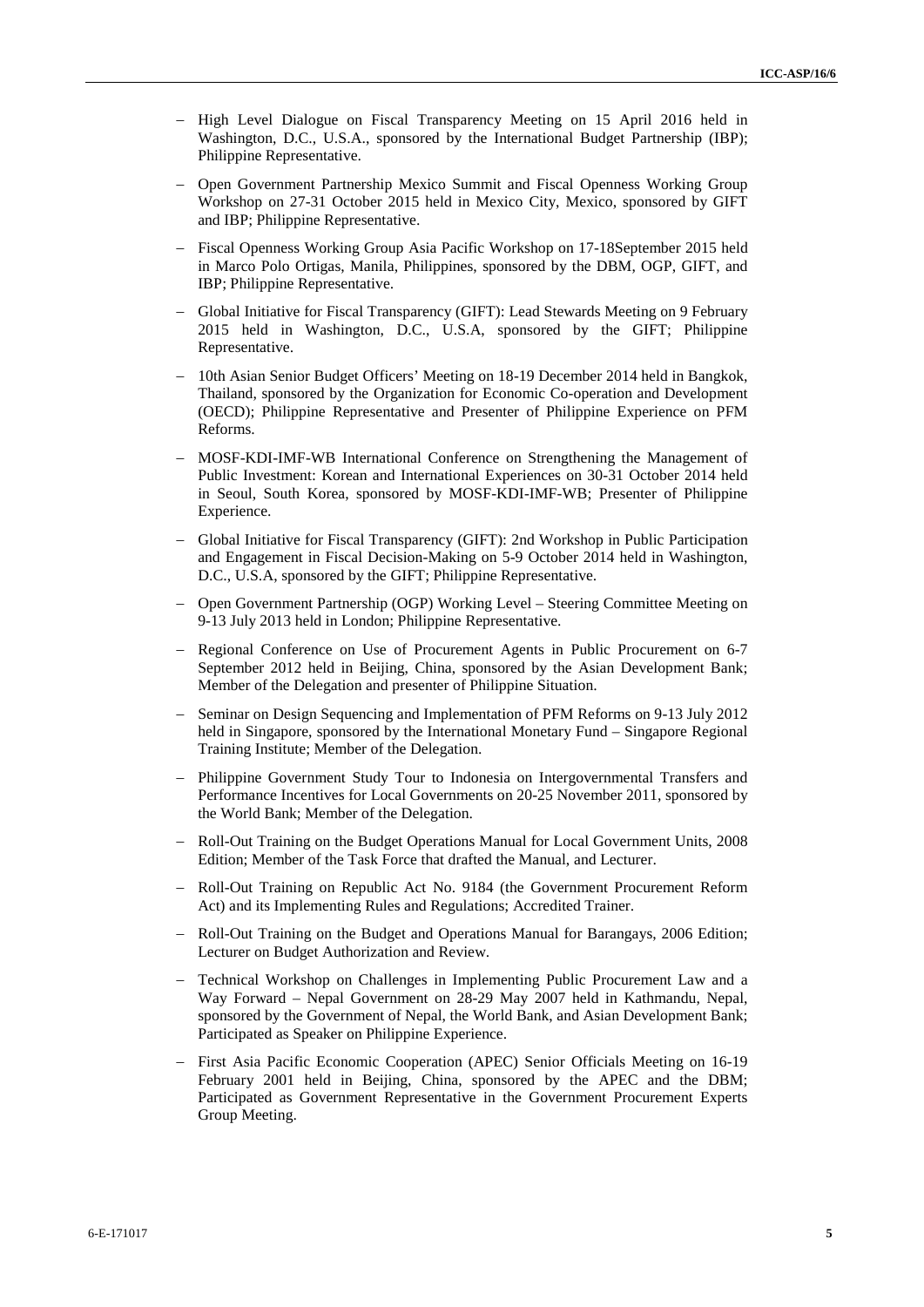# **2. Eiken Holmgren, Ingrid (Sweden)**

[Original: English]

## **Note verbale**

The Embassy of Sweden presents its compliments to the Secretariat of the Assembly of State Parties to the Rome Statute of the International Criminal Court and has the honour, in reference to the Secretariat's note ICC-ASP/16/SP/51 of 25 September 2017, to inform that the Government of Sweden has decided to present the candidature of Ms. Ingrid Eiken Holmgren for election to the Committee on Budget and Finance of the International Criminal Court, at the elections to be held during the sixteenth session of the Assembly of State Parties in New York in December 2017.

Ms. Eiken Holmgren has extensive professional experience in areas pertinent to the work of the Committee on Budget and Finance. She has long experience in leading positions within the Swedish Government and national authorities, including specifically in the areas of finance, budget and audit. She has broad experience of Nordic, European Union, and international cooperation. During the past six years, she has been within the private sector, as CEO, and with several board memberships, including in non-profit organizations with a humanitarian focus.

An economist by profession, Ms. Eiken Holmberg served in the Budget Department of the Swedish Ministry of Finance as a Chief Operating Officer of analysis and budget negotiations between 1987 and 1992, as well as between 1994 and 1999, in total seven years.

From 1992 to 1994, Ms. Eiken Holmberg worked as an economist at the International Monetary Fund, in Washington D.C., United States of America.

From 1999 to 2001, Ms. Eiken Holmberg was the head of, and responsible for, the finance and budget of the Swedish Presidency of the Council of the European Union (more commonly known as the EU Presidency), a presidency which had a budget of approximately 95 million euros.

From 2001 to 2006, Ms. Eiken Holmberg served as a Deputy Director General in the Prime Minister's Office and as Head of the Government Offices Internal Audit.

From 2006 to 2012, Ms. Eiken Holmberg was State Secretary in the Ministry of Culture, Media and Sports.

Since 2012, she has been the CEO of Mäklarsamfundet, the umbrella organization for Swedish real estate agents.

Additionally, Ms. Eiken Holmberg has, over the years, fulfilled several missions as Special Advisor and Expert to governmental committees and inquiries, as well as consultations for various boards and committees, such as the World Exhibition to Shanghai and the Swedish Parasports Federation.

A curriculum vitae in English is attached to this note.

## **Statement of qualifications**

VD Association of Swedish Real Estate Agents

## **Personal details**

| Year and place of birth: | 1962, Stockholm, Sweden        |
|--------------------------|--------------------------------|
| Civil status:            | Married, three adult children. |

#### **Educational qualifications**

Degree in Economics, Stockholm University, 1985.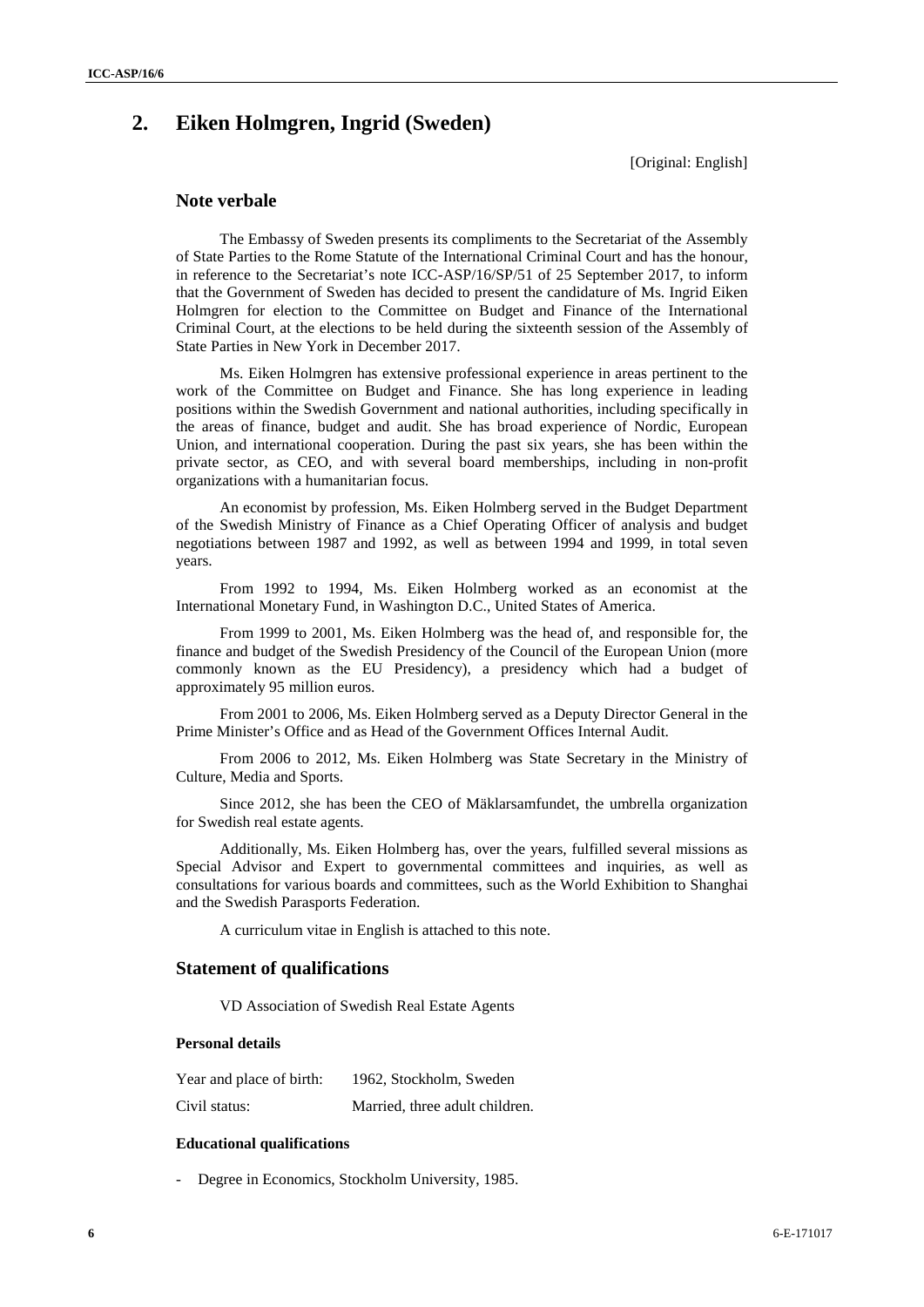- Additional studies in Psychology and Business.
- Holds a certificate/diploma from the International Monetary Fund Institute in Washington, DC, United States.
- Certificate from MBES in Board of Directors training.

#### **Professional experience**

- Long experience from various leading positions within the Swedish Government and State Agencies, including budget and audit areas.
- Experience from Nordic-, EU- and International Cooperation.
- Has over the past six years been engaged in the private sector as CEO, with multiple board positions, some of which are civil, nonprofit, organizations with a humanitarian focus.

#### **Present positions and commitments**

- 2012: CEO, Association of Swedish Real Estate Agents.
- 2014: Board positions Svensk Mäklarstatistik AB (Chairman): Member of Board in Insuresec AB, Mäklarsamfundet System i Sverige AB, Stockholms Stadsmission and in the SNS Förtroenderåd.

#### **Earlier positions and commitments**

- 2012-17: Hemnet AB (Chairman 2014-17, Member of Board 2012-14).
- 2014-16: CEO, Mäklarsamfundet System i Sverige AB, (Corporate daughter).
- 2006-12: State Secretary, Ministry of Culture, Media and Sports.
- 2001-06: Deputy Director-General, Prime Minister´s Office, Head of the Government Offices Internal Audit.
- 1999-01 Head of Finance and Budget for the Swedish Presidency of the Council of the European Union 2001, Ministry of Foreign Affairs.
- 1994-99 Budget Department, Ministry of Finance, Chief Operating Officer of Analysis and Budget Negotiations (various areas).
- 1992-94 Economist, International Monetary Fund, Washington D.C., USA, Fiscal Affairs Department.
- 1987-92 Budget Department, Ministry of Finance, Chief Operating Officer of Analysis and Budget Negotiations (various areas).
- 1985-87 Swedish Agency for Public Management. Commissioner and Office Director.
- 1983-85 The National Institute for Economic Research, Economist, Stockholm University, student counsellor and seminar leader.

#### **Additional information**

Several missions as a Special Advisor and Expert to governmental committees and inquiries, as well as previous consultations for various boards and committees, e.g. the World Exhibition to Shanghai, the Swedish Parasports Federation, and assorted organizations.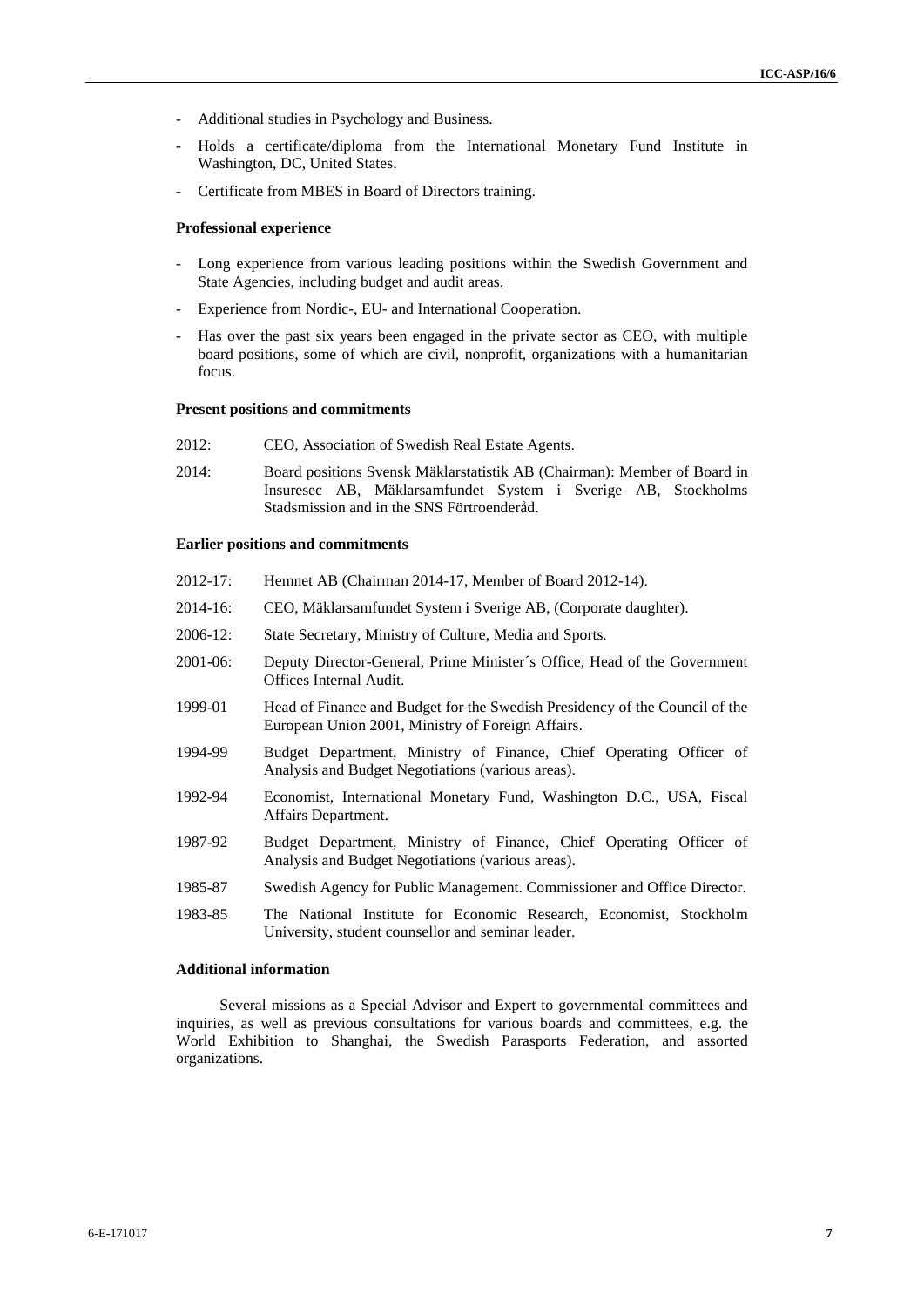# **3. Gharaibeh, Fawzi (Jordan)**

[Original: English]

## **Note verbale**

The Embassy of the Hashemite Kingdom of Jordan presents its compliments to the Secretariat of the Assembly of State Parties to the Rome Statute of the International Criminal Court, and has the honour to inform the esteemed Secretariat of the Assembly of State Parties to the Rome Statute of the International Criminal Court that the Government of Hashemite Kingdom of Jordan has decided to nominate H.E. Dr. Fawzi Gharaibeh as a candidate for re-election to the Committee on the Budget and Finance of the International Criminal Court.

Dr. Gharaibeh has an extensive experience and recognized standing in financial matters at the national and international levels. Such experience and expertise is outlined in Dr. Gharaibeh's curriculum vitae attached herewith.

## **Statement of qualifications**

## **Personal data**

| Place of Birth: Jordan |                                                      |
|------------------------|------------------------------------------------------|
| Date of Birth:         | 1943                                                 |
| Citizenship: Jordanian |                                                      |
|                        | Marital Status: Married with three children          |
| Languages:             | Arabic (mother tongue), English, French (not fluent) |

### **Education**

| 1972 | Ph.D. (Business Administration), University of Wisconsin (U.S.A.) |
|------|-------------------------------------------------------------------|
| 1968 | MBA, Texas Tech. University (U.S.A.)                              |
| 1965 | B. Com. (Honors), Cairo University (Egypt)                        |

#### **Current position**

Professor Emeritus, The University of Jordan.

#### **Previous positions**

| 2009-2014: | Founder and President, A' Sharqiyah University, Sultanate of Oman.                   |  |  |
|------------|--------------------------------------------------------------------------------------|--|--|
| 2012-2013: | Chairman, Board of Trustees, Jordan University of Science and<br>Technology.         |  |  |
| 1999-2000: | Chairman, Board of Directors, Phosphate and Mining Corporation, Jordan               |  |  |
| 1998-1999: | Minister of Education, Jordan.                                                       |  |  |
| 1991-1998: | President, The University of Jordan.                                                 |  |  |
| 1986-1990: | Vice-President, The University of Jordan.                                            |  |  |
| 1983-1986: | Dean, Faculty of Economics and Administrative Sciences, The University<br>of Jordan. |  |  |
|            |                                                                                      |  |  |

## **Academic titles**

1981: Professor, the University of Jordan.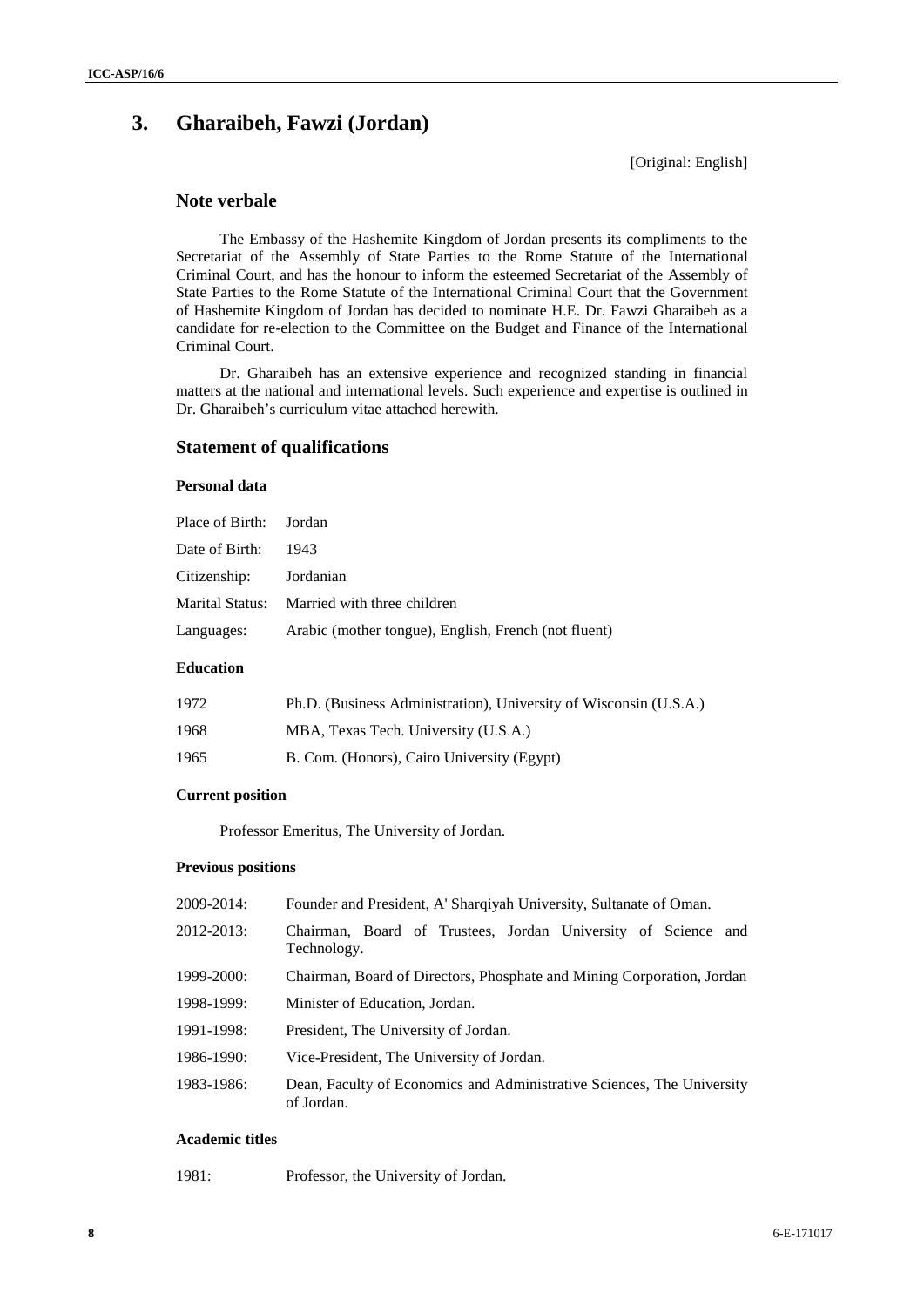| 1976-1981: | Associate Professor, The University of Jordan, Jordan.                                       |
|------------|----------------------------------------------------------------------------------------------|
| 1972-1976: | Assistant Professor, the University of Jordan.                                               |
| 1978-1979: | Visiting Scholar, LBJ School of Public Affairs, the University of Texas at<br>Austin. U.S.A. |
| 1978:      | Visiting Scholar (Summer), Portland State University, U.S.A.                                 |

## **Memberships (select)**

| 2006-2009:  | Member, Board of Trustees, Balqa University, Jordan.                                                    |
|-------------|---------------------------------------------------------------------------------------------------------|
| 2006-2009:  | Member, Advisory Board, Graduate School of Business Administration,<br>The Jordanian German University. |
| Since 2003: | Member, Committee on Budget and Finance, International Criminal<br>Court, The Hague, The Netherlands.   |
| 2003-2009:  | Member, Royal Scientific Society, Jordan.                                                               |
| Since 2003: | Member, Board of Trustees, King Hussein Foundation, Jordan.                                             |
| 2003-2006:  | Member, Board of Trustees, Jordan University of Science and<br>Technology 2003-2006.                    |
| 2003-2006:  | Member, The Higher Committee for the Accounting Profession.                                             |
| 2001-2009:  | Member, Council of the Center for Strategic Studies, The University of<br>Jordan.                       |
| 2001-2005:  | Member, Executive Council, UNESCO, Paris, France.                                                       |
| 1998-2003:  | Deputy Chairman, The Higher Education Council, Jordan.                                                  |
| 1995-1998:  | Member, Board of Trustees, The Diplomatic Institute, Jordan.                                            |
| 1995-1998:  | Member, The Executive council, The International Association of<br>Universities, Paris France.          |
| 1994-1998:  | Member, The Jordanian American Society for Cultural Exchange<br>(Fulbright Commission).                 |
| 1991-2004:  | Member, The Higher Education Council, Jordan.                                                           |
| 1991-1994:  | Chairman, The Committee For the Evaluation of Higher Education,<br>Jordan.                              |
| 1991-1993:  | Member, The Advisory Economic Council, The Government of Jordan.                                        |
| 1991-1994:  | Member, The American Accounting Association.                                                            |
| 1991-2009:  | Chairman, The Jordanian Alumni Society Of Graduates of American<br>Universities and Institutes.         |
| 1989-1991:  | Member, Board of Trustees, Petra University, Jordan.                                                    |
| 1989-1990:  | Member, The National Committee for Drawing the National Charter.                                        |
| 1986-1991:  | The Committee for the Evaluation of foreign University Degrees, Jordan.                                 |
| 1985-1992:  | Member, the Advisory Committee for the Faculty of Business and<br>Economics, Qatar University, Qatar.   |
|             |                                                                                                         |

## **Establishment of new universities**

Co-founder and Partner (until 2005), Petra Private University, Jordan.

## **Consultations**

Covering Various Areas of Higher Education, Business and Economics.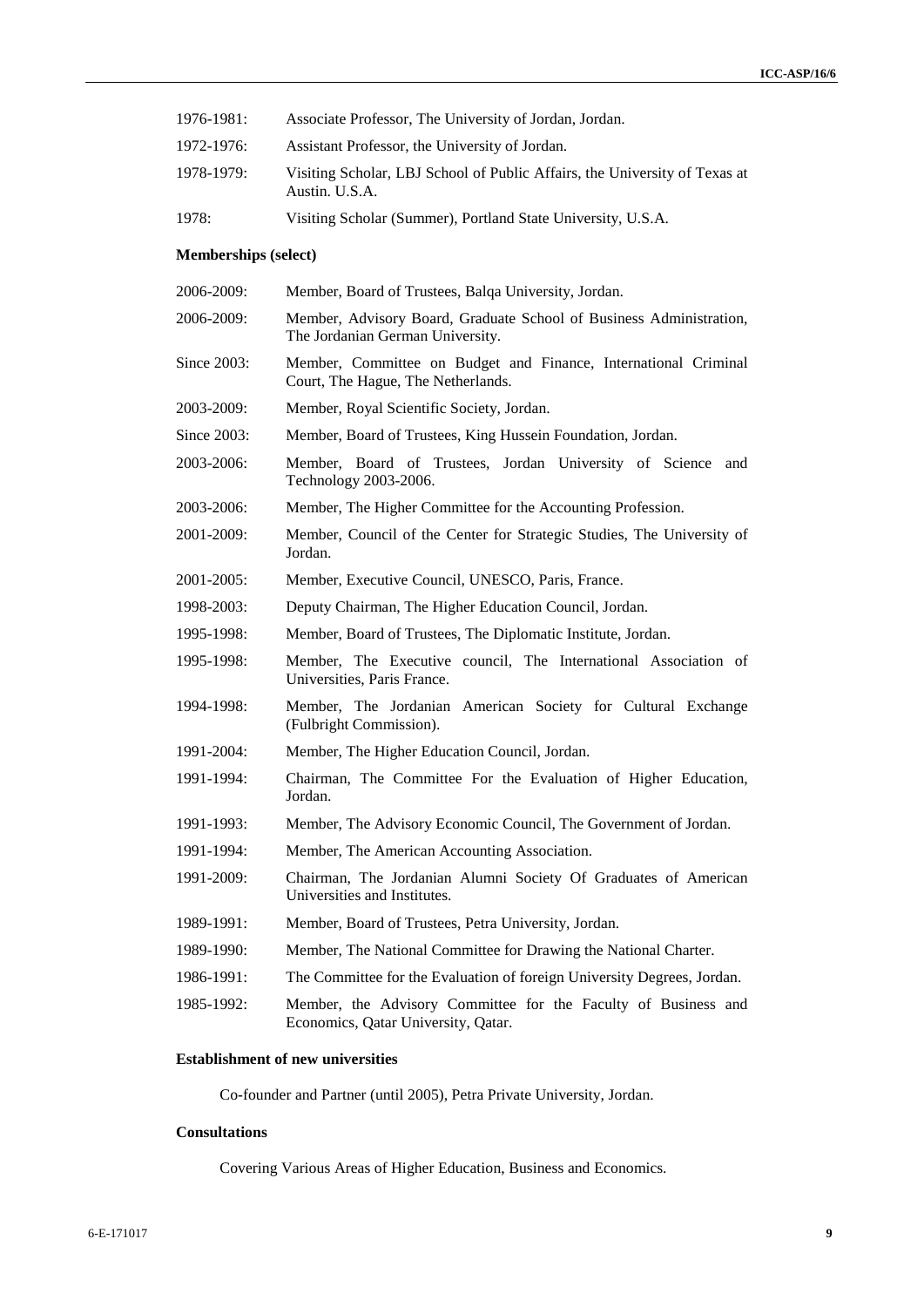## **Conferences**

- On higher education;
- On business and economics;
- On the Middle East Affairs; and
- On Cultural Affairs.

## **Medals**

- Independence Medal of the First Order.
- Education Medal of Excellence.

#### **Publications**

#### *Books (English)*

- The Economics of the West Bank and the Gaza Strip, Boulder, Westview Press, 1987, U.S.A.
- The Badia of Jordan: A Process of Change. Amman: University of Jordan Press, 1987 (with others).
- The Bedouin of Jordan: A People in Transition. Amman Royal Scientific Society Press, 1987 (with others).
- The small and Handicraft Industries in Jordan:1976. Amman: Industrial Development Bank, n.d. (with others).

#### *Books (Arabic)*

- Contemporary Issues in Jordan (Editing and Introduction). Amman and Beirut: Abdel Hamid Shoman Foundation and Arab Institute for Studies and Publications 2001.
- Accounting Principles. New York: John Wiley and Sons, 1983 (with others).
- Accounting for Executives. Amman: El-Dustour Press, 1982 (with other).
- Research Methodology in Social Sciences and Humanities. Amman: Royal Scientific Society Press, 1977 (with others), Third Edition, 2002.
- Cost Accounting: Principles, Procedure and Control. Amman: Philadelphia Publishing House, 1975.

#### *Articles (English)*

- Bedouin Settlement: Organizational, Legal and Administrative Structure: The Experience of Jordan, in Galaty, John G., Aronson, Dan and Salzman, Philip Carl, Eds. The Future of Pastoral Peoples, Ottawa: International Development Research Center, 1981 (with another).
- Foreign Companies in Jordan: Problems and Prospects, Arab Journal of Administration (October 1979) (with another).
- West Asia and Southeast Asia: A Commentary, in Economic Relations Between West Asia and Southeast Asia. Singapore: Institute of Southeast Asian Studies, 1978.
- Conditions of Some Working Women in Jordan, Arab Journal of Administration, 1978, (with others).
- Doing Business in the Arab World: Problems and Prospects, The Arab World Business Opportunities. Singapore: Compa Publications, 1977 (with another).
- Amman Region and its Weight in Jordan's Economy, Orient, 1976 (with others).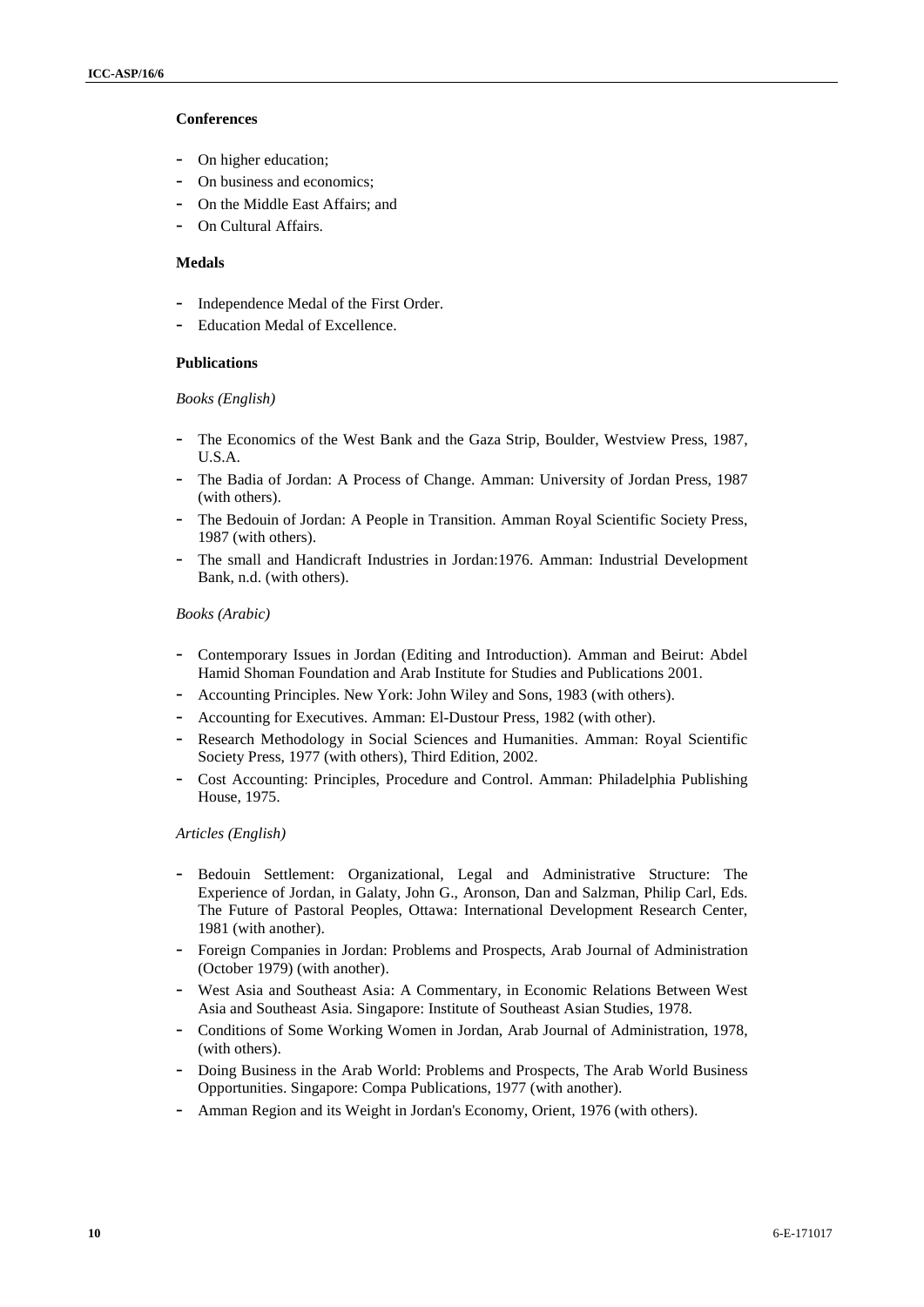#### *Articles (Arabic)*

- The Relation between Earnings and Stock Returns in the Long Run: Republication and Extension", Jordan Journal of Business Administration. 2008 (with others).
- The Role of Cash flows and Accruals in Explaining Stock Returns, Jordan Journal of Business Administration. 2008 (with others).
- Predicting Corporate Distress in Jordan: A Multidimensional Scaling Approach, Dirasat 2008 (with another).
- Education in Jordan and the Requirements of the Twenty First Century," in Contemporary Issues in Jordan, 2001.
- The Relationship between Accounting Variables and Market Beta as a Measure of Systematic Risk in Public Shareholding Companies in Jordan, Dirasat 1996 (with another).
- The Use of Financial Ratios to Predict Highly Successful Industrial Corporations in Jordan, Dirasat, 1990 (with another).
- Annual Financial Reports of Jordanian Industrial Corporations and their Relevance for Investment Decisions, Dirasat, 1990 (with another).
- Information Content of Annual Financial Reports in Jordanian Corporations -Trading Volume, Dirasat, I989 (with another).
- Timeliness of Financial Reports in Jordanian Industrial Corporations, Dirasat, 1988 (with another).
- Information Content of Accounting Income Numbers in Jordanian Industrial Corporations, Abhath Al-Yarmouk 1988 (with another).
- Financial Ratios as Predictors of Failure in Jordanian Industrial Corporations, Dirasat, 1987 (with another).
- Disclosures in Financial Annual Reports in Jordanian Industrial Corporations, Dirasat, 1986 (with another).
- The Extent of Utilization of Cost Accounting Systems in Jordanian Industrial Corporations, Dirasat, 1986 (with another).
- Inflation Accounting in Jordanian Corporations: A Case Study, Economics and Administrative Research, 1981.
- The Accounting Function and the Chief Accountant in Jordanian Corporations, Dirasat, 1981.
- The Use of Simultaneous Equations in Service Department's Cost Allocation: A Case Study, Journal of Business Research, 1980.
- The Investment Climate in Jordan, Businessmen, 1978.
- Internal Control in Corporations: A Quantitative Evaluation, Dirasat, 1976 (with another).
- Modern Construction Industries: A Case Study, Dirasat, 1975 (with another).
- The Use of Linear Programming in Fixed Cost Allocation: The Case of Paper and Cardboard Manufacturing Company, Proceeding of the Second Annual Conference of Operations Research. Cairo: Egyptian Society of Operations Research, 1975.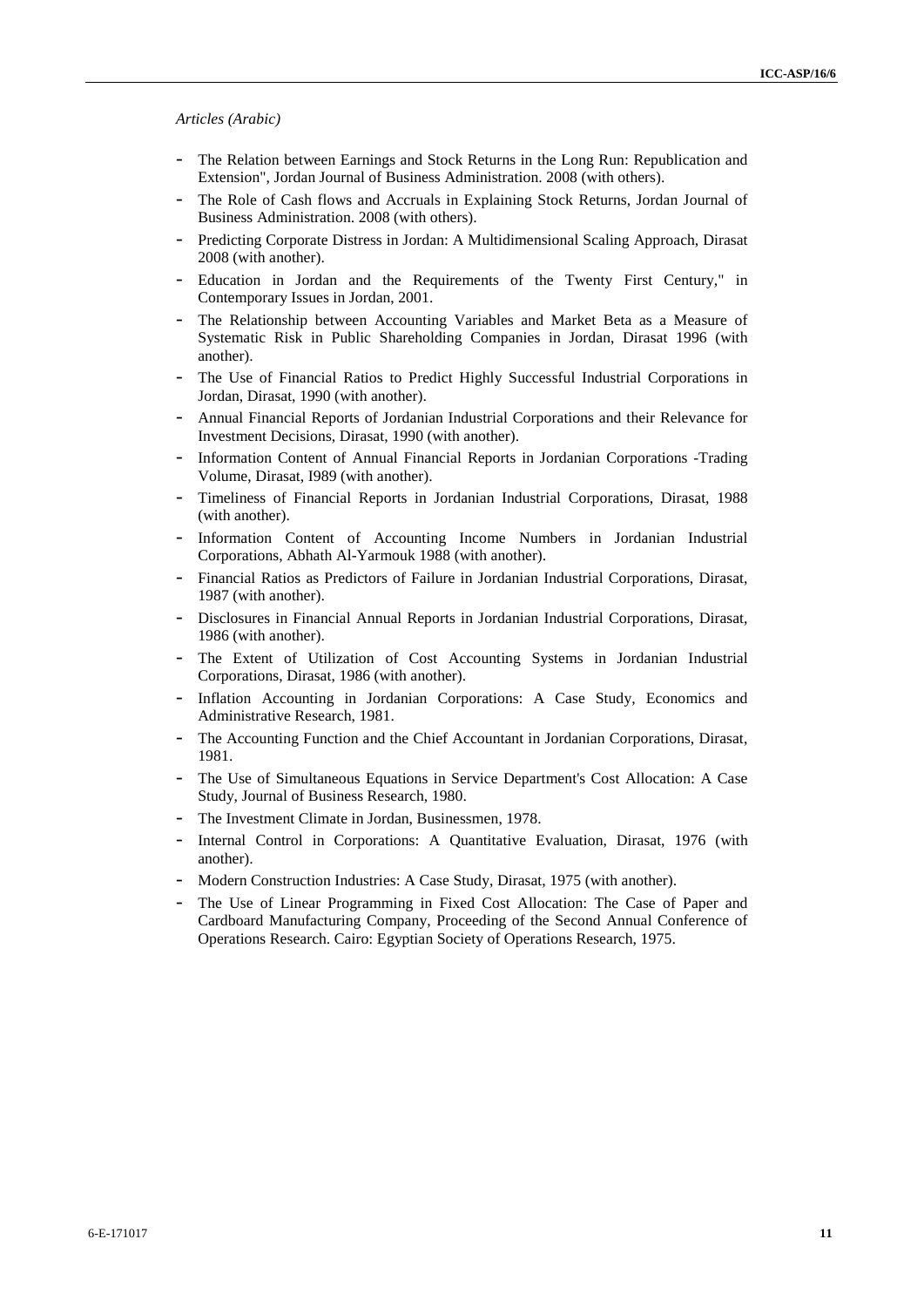# **4. Kozaki, Hitoshi (Japan)**

[Original: English]

## **Note verbale**

The Embassy of Japan in the Kingdom of the Netherlands presents its compliments to the Secretariat of the Assembly of States Parties to the Rome Statute of the International Criminal Court and, with reference to the Secretariat's note ICC-ASP/16/SP/08, has the honour to inform the latter that the Government of Japan has decided to nominate Mr. Hitoshi Kozaki as a candidate for member of the Committee on Budget and Finance (the Committee) for the term 2018-2021 at the elections to be held during the sixteenth session of the Assembly of States Parties scheduled to be held in New York from 4 to 14 December 2017.

Mr. Kozaki, who currently serves as Chairperson of the Committee, has extensive experience and recognized standing in financial matters at the international level. From August 2003 through October 2007, he served as Japan's representative to the Fifth (Administrative and Budgetary) Committee of the United Nations General Assembly, where he demonstrated expertise and leadership in the international negotiations on United Nations management reform, regular budget and budgets for peacekeeping operations, human resources management and other related issues. Subsequently he joined the United Nations Department of Field Support (DFS) as Senior Programme Management Officer till February 2011 to coordinate interdepartmental and intergovernmental processes within the Office of the Under Secretary- General for DFS, and to formulate budgets of the United Nations Peacekeeping and Special Political Missions. In 2012, he was selected as a member of the United Nations Joint Staff Pension Board on behalf of the United Nations General Assembly, where he served as Rapporteur of the Board in 2012 and a member of the Budget Working Group in 2013 and 2017. Mr. Kozaki has been serving as member of the Committee since April 2015, being elected to the Committee's Vice Chairperson in 2016 and then to Chairperson in April 2017.

Such experience and expertise, as outlined in Mr. Kozaki's curriculum vitae attached herewith, attest to his fulfillment of the requirement, set forth in paragraph 2 of the annex to the resolution establishing the Committee on Budget and Finance (ICC-ASP/1/Res.4), that members of the Committee be experts of recognized standing and experience in financial matters at the international level.

Japan has consistently supported the activities of the International Criminal Court since its establishment, and having formally become a State Party to the Rome Statute on 1 October 2007 and consistently being the largest contributor to the Court's budget, intends to remain a strong supporter of the Court. The decision of the Government of Japan to present the candidature of Mr. Kozaki for re-election to the Committee on Budget and Finance reflects its firm commitment to continue exerting its utmost efforts to facilitate the activities of the Court. The Government of Japan is fully confident that the candidate possesses the necessary experience, expertise and knowledge in financial and budgetary affairs, as well as recognized standing at the international level, to make a strong contribution to the important work of the Committee.

## **Statement of qualifications**

#### **Date and place of birth**

2 July 1969, Shiga, Japan.

## **Current positions**

| April 2017-present: Chairperson, Committee on Budget and Finance, International | Criminal Court.                                                                                                                                                                 |  |  |  |  |
|---------------------------------------------------------------------------------|---------------------------------------------------------------------------------------------------------------------------------------------------------------------------------|--|--|--|--|
| 2015-present:                                                                   | First Secretary and Deputy Permanent Representative of Japan to the<br>United Nations Economic and Social Commission for Asia and the<br>Pacific, Embassy of Japan in Thailand. |  |  |  |  |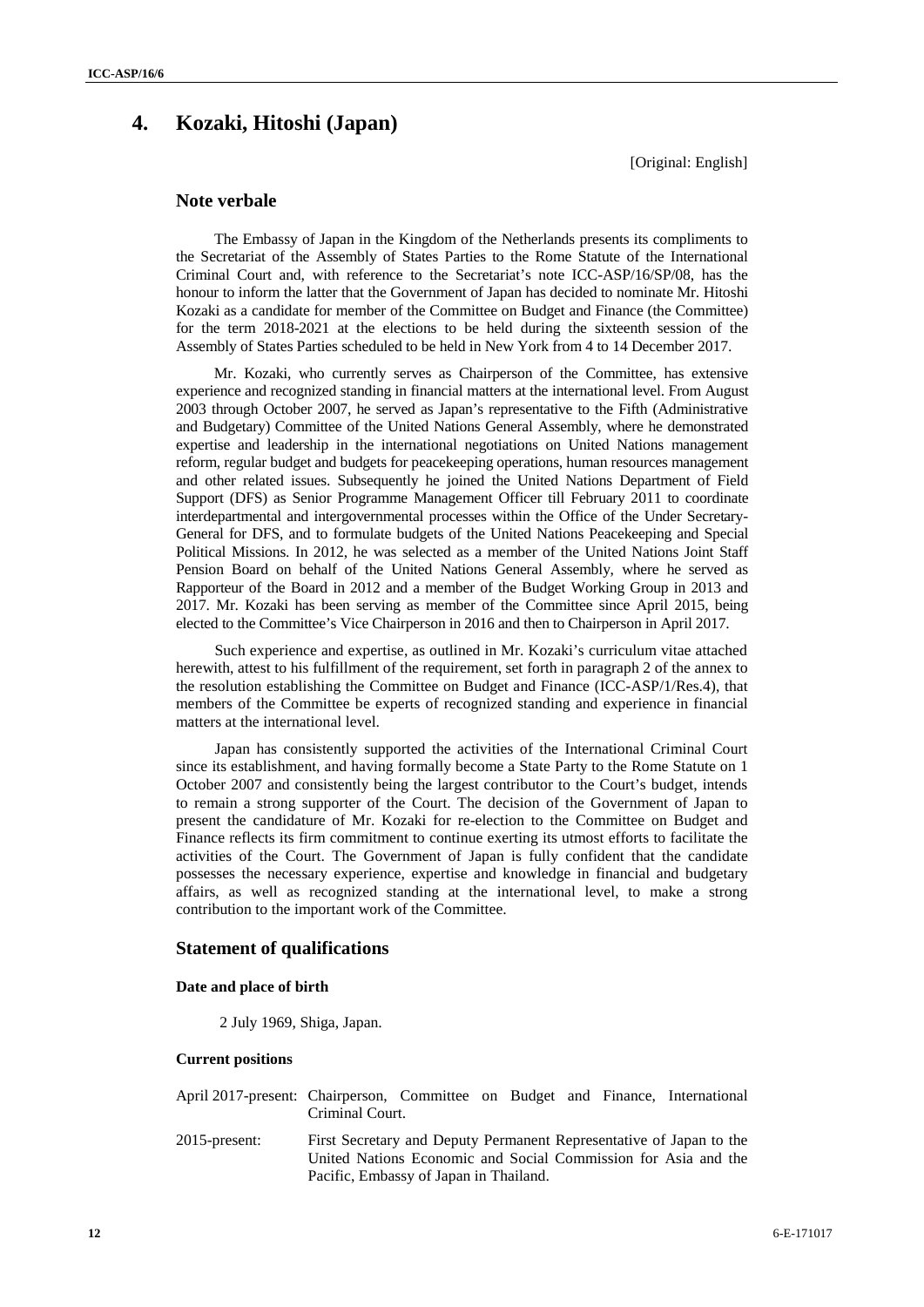#### **Professional experience**

- 2016-March 2017: Vice Chairperson, Committee on Budget and Finance, International Criminal Court.
- March 2015-present: Member, Committee on Budget and Finance, International Criminal Court.
- 2014-2015: First Secretary, Embassy of Japan in Iraq.
- 2012-present: Representative of the United Nations General Assembly, United Nations Joint Staff Pension Board, Rapporteur of the 59<sup>th</sup> Session of the United Nations Joint Staff Pension Board, Member of the Standing Committee, Member of the Budget Working Group.
- 2011-2014: Deputy Director, Oceania Division, Ministry of Foreign Affairs of Japan, in charge of Japan-Australia and Japan-New Zealand political relations.
- 2009-2011: United Nations Secretariat, Department of Field Support, Field Budget and Financing Division, Senior Programme Management Officer, head of section dealing with budgeting and financing of the United Nations peacekeeping operations and political offices.
- 2007-2009: United Nations Secretariat, Department of Field Support, Office of the Under Secretary-General for Field Support, Senior Programme Management Officer, in charge of policy and programme coordination and liaison with intergovernmental bodies in the United Nations.
- 2003-2007: Second and First Secretary (designated in 2007 as Senior Expert on the United Nations affairs in the Ministry of Foreign Affairs of Japan), Permanent Mission of Japan to the United Nations, in charge of management reform, the United Nations regular budget, peacekeeping budgets, budgets of the International Tribunals for Rwanda and former Yugoslavia, programme planning, oversight bodies (Board of Auditors, Office of Internal Oversight Services, and Joint Inspection Unit).
- 2000-2003: Official, First North America Division, North American Affairs Bureau, Ministry of Foreign Affairs of Japan, in charge of Japan-US political relations.
- 1998-2000: Official, Second West Europe Division, European Affairs Bureau, Ministry of Foreign Affairs of Japan, in charge of Japan-UK political relations.
- 1996-1998: Attaché and Third Secretary, Embassy of Japan in Singapore, in charge of Japan-Singapore political relations and protocol.
- 1994-1996: Attaché, Embassy of Japan in the United States of America, academic assignment to Amherst College, Amherst, Massachusetts, United States.
- 1993-1994: Official, Japan-US Security Treaty Division, North American Affairs Bureau, Ministry of Foreign Affairs.

### **Education**

1996 Bachelor of Arts in political science, Amherst College, Amherst, Massachusetts, United States. 1993 Bachelor of Arts in law, Osaka City University, Osaka, Japan.

#### **Languages**

Japanese (native), English (fluent), Chinese (basic).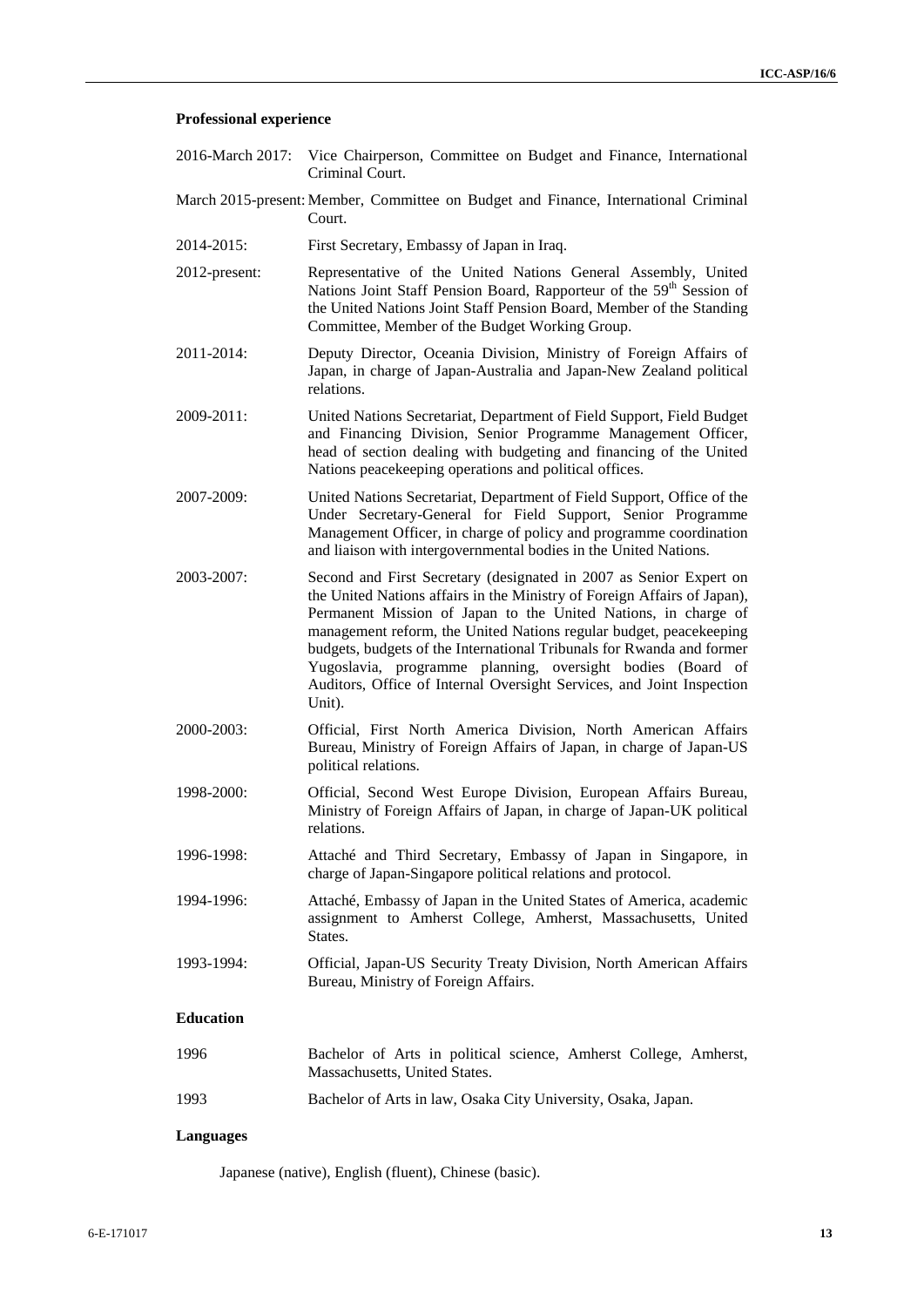# **5. Sánchez, Mónica (Ecuador)**

[Original: English]

## **Note verbale**

The Consulate of Ecuador presents its compliments to the honourable International Criminal Court – Secretariat of the Assembly of States Parties – and has the honor to refer to the note no. ICC-ASP/16/SP/08 of 7 March 2017, regarding the election of the members of the Committee on Budget and Finance of the International Criminal Court, which will take place at the sixteenth session of the Assembly of States Parties in New York, from 4 to 14 December 2017. In this respect, the Government of the Republic of Ecuador has decided to nominate Mrs. Mónica Sánchez for re-election to the Committee on Budget and Finance (CBF) of the International Criminal Court for the period of 2018-2021.

Mrs. Mónica Sánchez has served as a member of the Committee on Budget and Finance during the periods 2012-2015 and 2015-2018. In the course of the past six years as a member of the CBF she assumed the Vice Presidency from March to December 2013 and again from May to December 2017. Her knowledge and experience in financial and budgetary issues is complemented by her previous work in the Fifth Commission as a part of the Permanent Representation of Ecuador to the United Nations in New York. Please find enclosed a copy of Mrs. Mónica Sanchez's curriculum vitae.

## **Statement of qualifications**

## **Personal data**

| Name:             | Mónica Soledad Sánchez Izquierdo                    |
|-------------------|-----------------------------------------------------|
| Current position: | Counsellor of Foreign Service of Ecuador            |
|                   | Place and date of birth: Latacunga, 22 January 1977 |
| Nationality:      | Ecuadorian                                          |

#### **Professional qualifications**

| 2010:        | Master Degree in Political Science; Facultad Latinoamericana de Ciencias<br>Sociales (FLACSO-Ecuador). |
|--------------|--------------------------------------------------------------------------------------------------------|
| <b>2000:</b> | B.A. International Relations; University of San Francisco de Ouito.                                    |
| <b>2000:</b> | Minor and Communications; University of San Francisco de Quito.                                        |
| 1996:        | International Baccalaureate; S.E.K International School.                                               |
|              |                                                                                                        |

#### **Languages**

| English: | Advanced; Fullbright Commission.                                           |
|----------|----------------------------------------------------------------------------|
| French:  | Advanced: Alliance Française, Quito.                                       |
|          | Portuguese: Fourth Level; Instituto Brasilero de Estudios Culturales IBEC. |
| Arabic:  | First Level; United Nations Institute for Training and Research.           |
|          |                                                                            |

## **Experience in the Committee on Budget and Finance, International Criminal Court**

- 2012-2014: Member of the Committee (GRULAC); Vice-Chair of the Committee on Budget and Finance 2013.
- 2015-2017: Member of the Committee (GRULAC); Vice-Chair of the Committee on Budget and Finance 2017.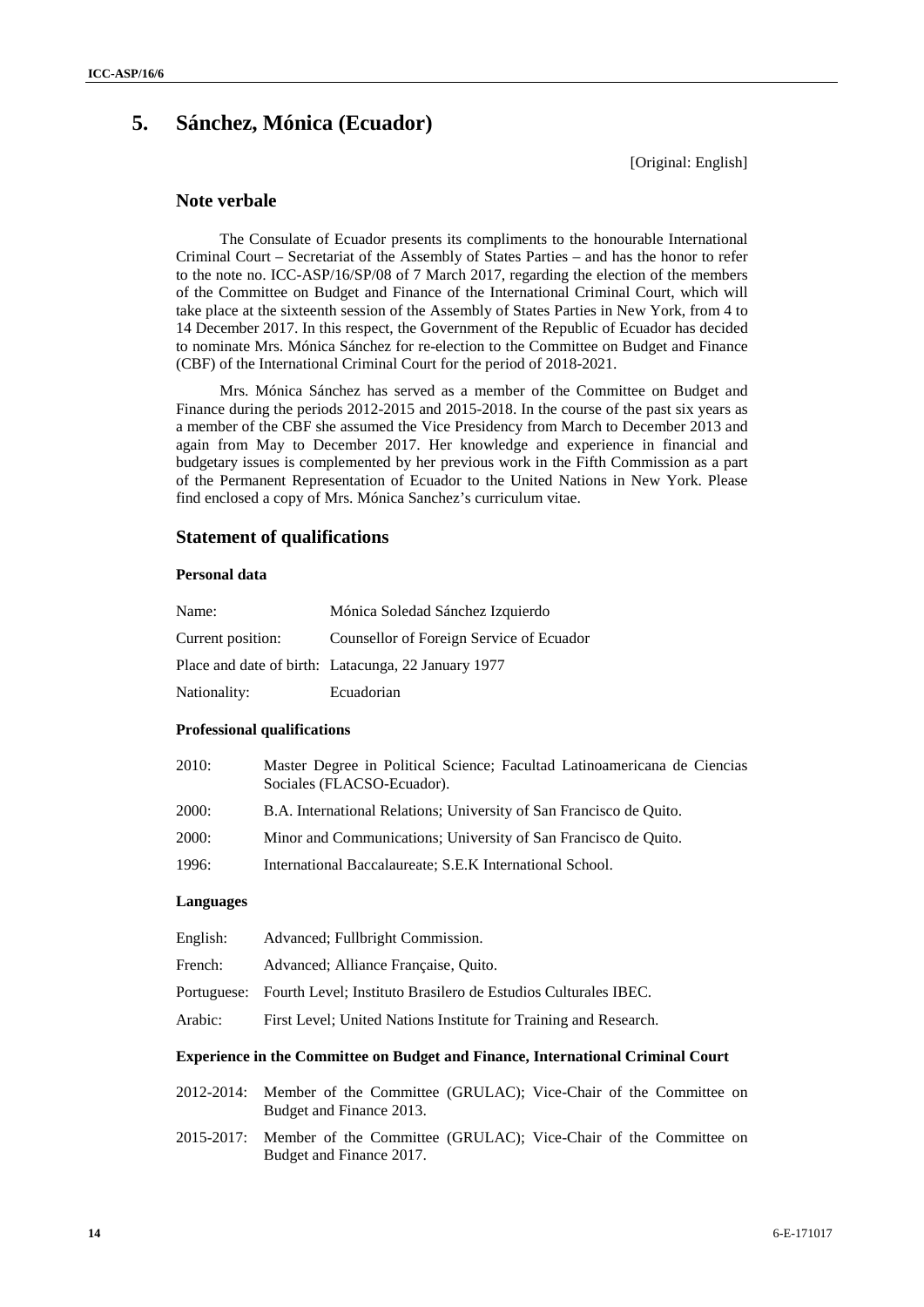## **Professional experience**

| May 2014 to date:              | Consul General of Ecuador in Buenos Aires, Republic<br>of Argentina.                                                                                                                                                  |
|--------------------------------|-----------------------------------------------------------------------------------------------------------------------------------------------------------------------------------------------------------------------|
| June 2012- April 2014:         | Ministerial Advisor on International Affairs. Ministry of<br>Agriculture, Livestock, Aquaculture and Fisheries of<br>Ecuador.                                                                                         |
| August 2011-June 2012:         | Chief of Office. Vice ministry of Foreign Affairs and<br>Political Integration                                                                                                                                        |
| October 2010 - August 2011:    | Second Secretary at the Undersecretariat for Regional<br>and International Organizations; United Nations System<br>Department.                                                                                        |
|                                | September 2009 - September 2010: Advisor to the 64th President of the United Nations<br>General Assembly. Revitalization of the UNGA,<br>Reform, Development, Administrative and Budgetary<br>issues.                 |
| August 2005 - September 2009:  | Ecuador's diplomatic delegate to the United Nations<br>General Assembly to the First Committee: Peace and<br>Security; Second Committee: Development issues; Fifth<br>Committee: Administrative and Budgetary issues. |
| March 2005-August 2005:        | Consul; General Consulate of Ecuador in New York<br>City.                                                                                                                                                             |
| April 2003 - March de 2005:    | Diplomat at the Office Cabinet of the Minister of<br>Foreign Affairs.                                                                                                                                                 |
| March 2002 – March 2003:       | Third Secretary of the Foreign Service, Diplomatic<br>Academy of Ecuador, "Antonio J. Quevedo". X Class.                                                                                                              |
| September 1999- February 2002: | Administrative Position; Under secretariat of National<br>Sovereign, Ministry of Foreign Affairs; Ecuador.                                                                                                            |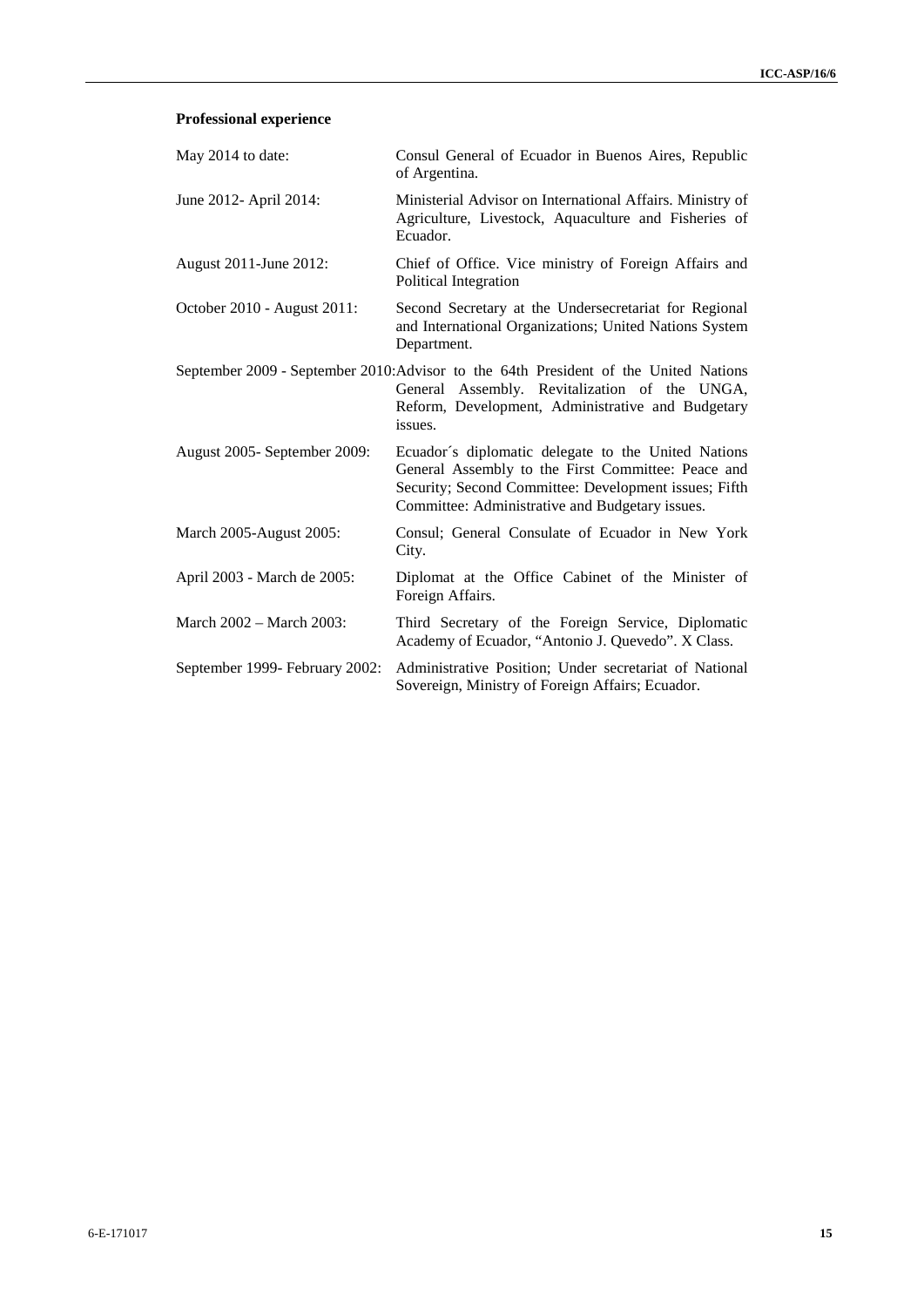# **6. Shanker, Neelu (Canada)**

[Original: English]

## **Note verbale**

The Embassy of Canada to the Kingdom of the Netherlands presents its compliments to the Secretariat of the Assembly of States Parties to the Rome Statute of the International Criminal Court ("ICC"), and has the honour to refer to the notes verbales ICC-ASP/16/SP/08 of 7 March 2017, ICC-ASP/16/SP/48 of 28 August 2017, and ICC-ASP/16/SP/50 of 11 September 2017 regarding the election of members of the Committee on Budget and Finance, which will take place at the sixteenth session of the Assembly of States Parties in New York from December 4 to 14 2017, and the subsequent extensions of the deadline for nominations.

The Embassy of Canada has the further honour to inform the Secretariat that the Government of Canada has nominated Ms. Neelu Shanker for election as a member of the Committee on Budget and Finance. Ms. Shanker has extensive experience and recognized standing in financial and legal matters at the international level, including in relation to the International Criminal Court's budget and permanent premises, and as an alternate member of the Staff Pension Committee of the Special Tribunal for Lebanon. For further information on Ms. Shanker's experience and knowledge, please find enclosed her curriculum vitae.

## **Statement of qualifications**

### **Education**

- Juris Doctor; 2008-2012; Osgoode Hall Law School; York University.
- Bachelor of Commerce, International Management, East Asia; 2004-2008; McGill University; Graduated with Great Distinction.
- Diploma of Collegial Studies, Pure and Applied Science; 2002-2004; Marianopolis College; Graduated with Honours.

#### **Work experience**

- Second Secretary (Political and Legal Affairs), Embassy of Canada to the Netherlands (The Hague); August 2015 to present:
	- Engaged, both bilaterally and multilaterally, as the Canadian representative to all multilateral legal institutions in The Hague, including the International Criminal Court, the International Court of Justice, the International Commission for Missing Persons, the International Criminal Tribunal for the former Yugoslavia, the Mechanism for International Criminal Tribunals, the Special Tribunal for Lebanon, the Hague Conference on Private International Law, the Residual Special Court for Sierra Leone, the Kosovo Specialist Chambers, and the Permanent Court of Arbitration.
	- Engaged with divisions within Global Affairs Canada and other government departments to coordinate a coherent Canadian position on matters relating to key priorities for Canada's engagement with multilateral legal institutions in The Hague, including Syria accountability and budget and finance.
	- $-$  Provided key support for the Ambassador of Canada's chairmanship of the International Criminal Court Oversight Committee for the Permanent Premises and informal Drafting Committee of the Bureau Working Group on the implementation of article 97 of the Rome Statute.
	- Managed the bilateral relationship with the Netherlands on human rights and cyber security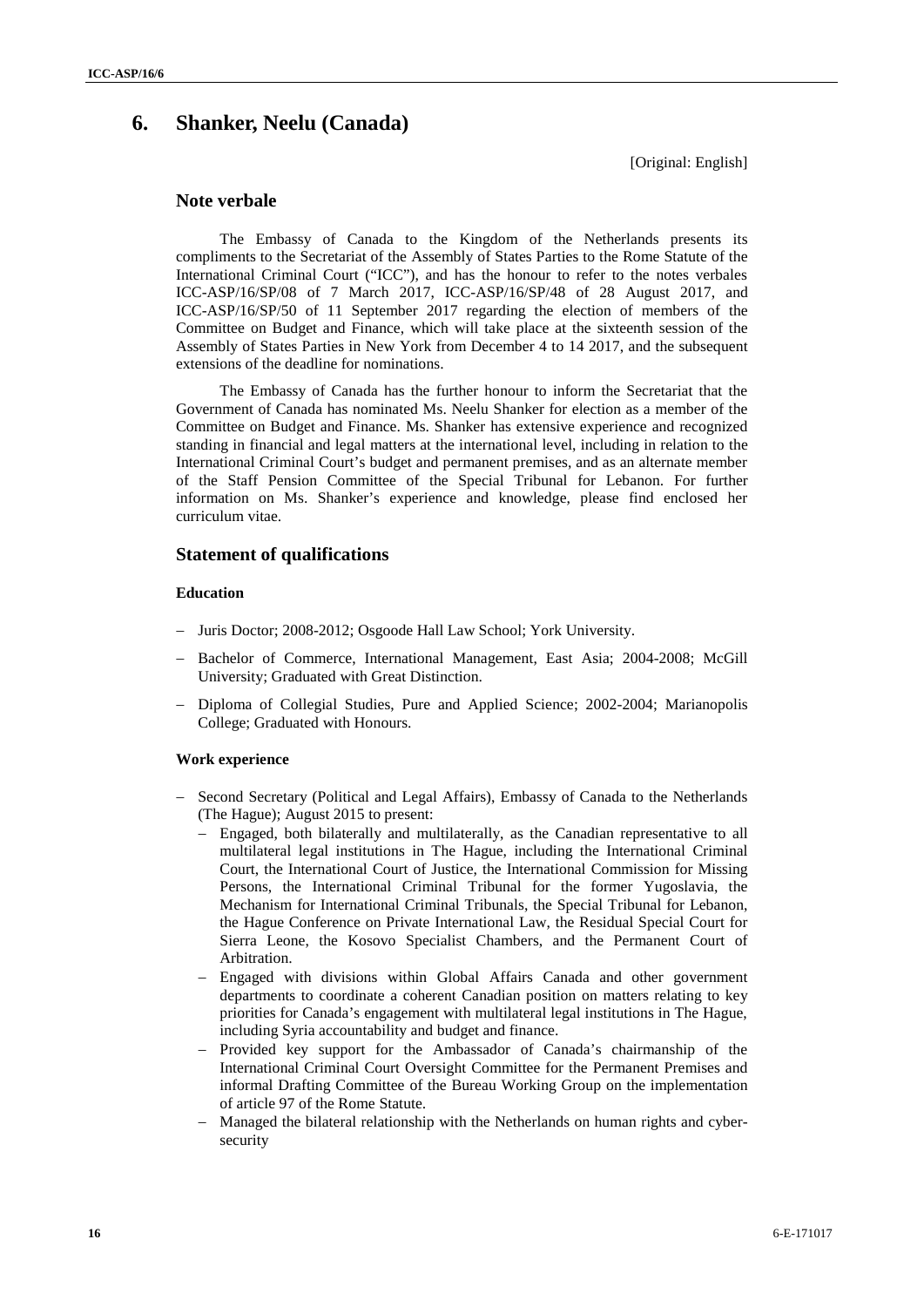- Led in the planning and coordination, as well as logistics for high-level programs for Government of Canada officials to the Netherlands, including the Minister of Foreign Affairs.
- Served on the Embassy of Canada's Contract Review Board to review proposed contracts to ensure effective management and oversight of Mission procurement activities by reviewing and approving, prior to signature, contract agreements (or amendments) falling within the Mission's delegated contracting authority in order to ensure that integrity, transparency, fairness and prudence are evident in the process while achieving best value for the Crown.
- Served as alternate member of the Staff Pension Committee of the Special Tribunal for Lebanon, established in accordance with article 4(a) and 6(c) of the The United Nations Joint Staff Pension Fund (UNJSPF) Regulations to administer the UNJSPF for staff at the Tribunal.
- Founding member of the Women in International Law Network, an informal Hague based network for female senior officials, advisers, academics and experts aimed at advancing gender equality by fostering connections between women, creating a space for women to support each other, share ideas and knowledge, and providing a forum to recognise their achievements, talents and skills.
- Legal Officer, United Nations, Human Rights, and Economic Law Division (JLH), Foreign Affairs, Trade and Development Canada (DFATD); August 2013 - September 2014 and December 2014 – August 2015:
	- Engaged with other divisions within DFATD and external colleagues in various departments in the Government of Canada on sanctions reform, with a view to implementing recommendations approved by Cabinet to improve Canada's sanctions regime through legislative and regulatory amendments.
	- Coordinated with other divisions within DFATD and the Regulatory Drafters at the Department of Justice to draft new sanctions or amend existing regulations imposed against a number of countries, including Russia and Ukraine, and pass those regulations through the Federal Regulatory Development Process.
	- Coordinated with divisions within DFATD and other government departments, including the Department of Justice, to assess applications for delisting from the lists of designated persons in Canada's economic sanctions legislation and ensure that the Department's processing of such applications was made in compliance with principles of international and administrative law.
	- Oversaw the espousal of international claims and liaised with divisions within DFATD and other government departments to assess applications requesting Canada's intervention in private legal disputes.
	- Assessed shipments detained by the Canada Border Services Agency, as well as applications for export permits to DFATD for compliance with Canada's economic sanctions legislation.
- Policy Advisor, Permanent Mission of Canada to the United Nations, New York; September 2014 to present:
	- Contributed to the planning and coordination of high-level programmes during High Level Week at the United Nations General Assembly (UNGA) and facilitated the participation of the Canadian delegation in bilateral and multilateral meetings.
	- Engaged both bilaterally and multilaterally as the alternate Canadian representative to the Sixth Committee – Legal of UNGA, attended committee meetings, and coordinated with other divisions within DFATD to promote Canadian interests on a range of issues.
	- Reported on debates in plenary and Sixth Committee sessions, as well as the outcome of meetings and the progress of discussions and engagement on specific agenda items.
	- Facilitated the participation of the Legal Adviser in International Law Week, including through the coordination of bilateral and multilateral meetings.
- Policy Officer, International Economic Relations and Summits Division (MER), Foreign Affairs, Trade and Development Canada; August 2012 – August 2013:
	- Contributed to the identification and implementation of Canada's priorities and objectives within the Asia-Pacific Economic Cooperation (APEC).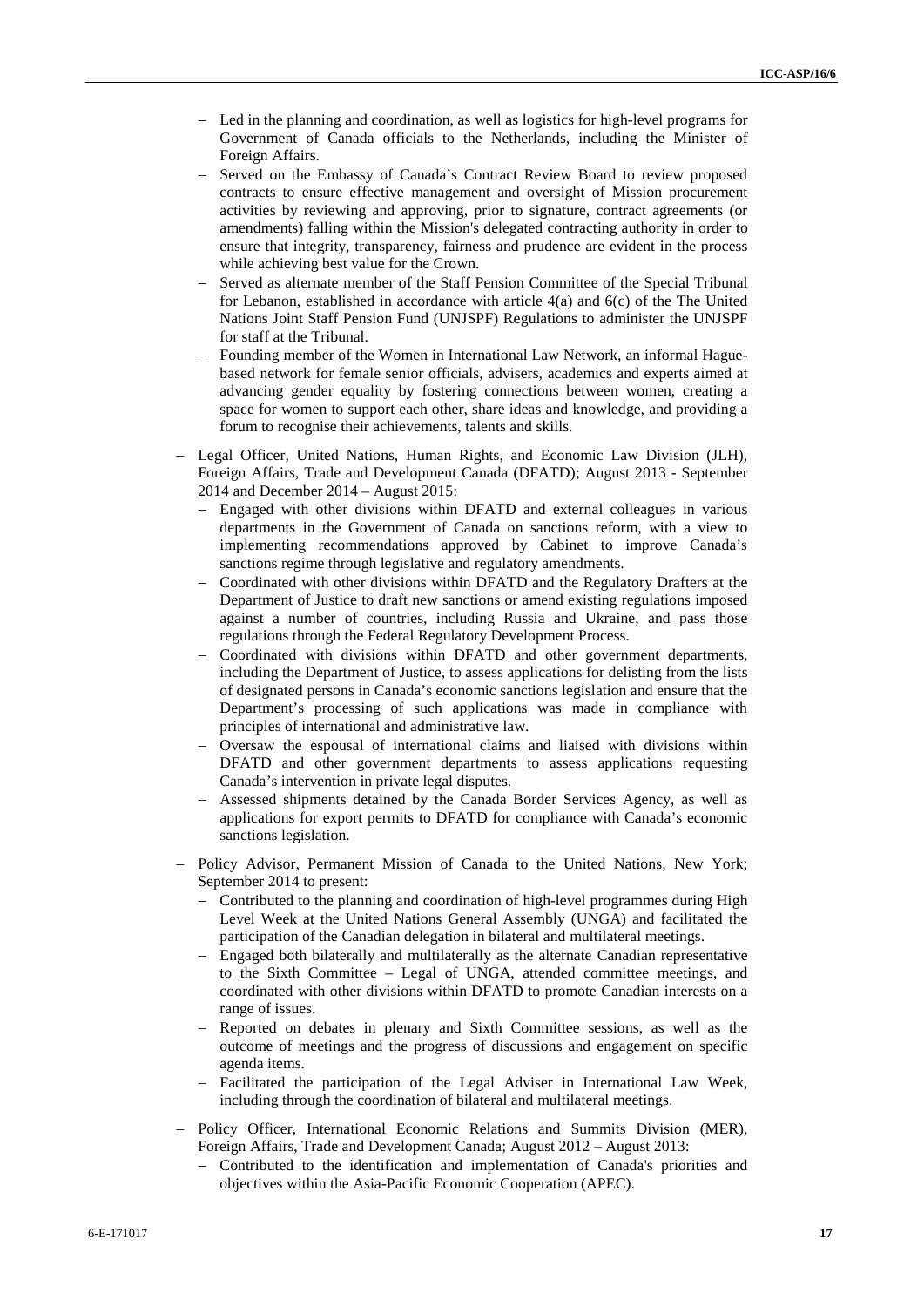- Oversaw Canada's participation in and engagement with the APEC Senior Officials' Meeting Steering Committee on Economic and Technical Cooperation and all subfora.
- Coordinated with other government departments in promoting Canada's objectives within APEC, and provided briefs and information as needed.
- Drafted briefing and communications material for the APEC Senior Officials' Meeting, the Ministerial Processes, and the Leaders' Meeting.
- Attended APEC meetings as part of the Canadian delegation and facilitated the participation of Canada's Senior Official to the organization.
- Trade Commissioner, European Union Commercial Relations Division (GUC), Foreign Affairs, Trade and Development Canada; June 2009 – August 2010:
	- Oversaw the bilateral commercial relationship between Canada and the Czech Republic, Poland, Hungary, Slovenia, and Slovakia and prepared briefing material for bilateral trade issues involving these countries.
	- Contributed to the planning of Ministerial visits to Eastern Europe and participated in activities leading up to the signing of the Canada-Slovakia Foreign Investment Promotion and Protection and Youth Mobility Agreements.
	- Coordinated the European Union Life Sciences Multi-Country Sector Team, dedicated to ensuring enhanced coordination in Trade Commissioner sector engagement across Canada's embassies and consulates in the EU.
	- Volunteered at the Policy, Emergency Planning, and Training Division in the aftermath of the earthquakes in Haiti and Chile.
- Summer Student, Marketing, Standard Aero Ltd.; May-August 2007:
	- Employed by a multinational gas turbine maintenance, repair and overhaul facility with over 2500 employees and annual revenue exceeding \$850 million.
	- Worked on Central Marketing projects regarding corporate branding, marketing, and web strategy across the company.
	- Conducted focus groups and group interviews, and job shadowed customer service representatives to achieve project goals.

### **Extracurricular activities**

- Case worker, The Innocence Project, Osgoode Hall Law School; August 2011 May  $2012$ 
	- Reviewed case file to determine if a case for innocence could be made and managed the client relationship.
	- Prepared documents including notices of application and constitutional question, factums, and affidavits for ongoing cases.
	- Conducted legal research and prepared research memoranda on relevant issues relating to ongoing cases.
- Project subcommittee member, East Africa; Fall 2008 April 2009; International Legal Partnership, Osgoode Hall Law School: Researched issues of juvenile justice in Uganda and prepared a report on those findings.
- Events subcommittee member, International Legal Partnership, Osgoode Hall Law School; Fall 2008 - April 2009: Co-planned club activities with other committee members.
- Vice-President Finance, North Korea Freedom Network: Fall 2006 January 2008:
	- Founded North Korea Freedom Network with a team of four other executive members and co-planned fundraisers, information sessions and documentary screenings.
	- Managed the club's budget, collected membership fees and donations, and obtained funding..
- President, Junior Hong Kong Canada Business Association Montreal; Winter-Fall 2007:
	- Led an executive team of four in organizing informational sessions and fundraisers.
	- Represented the group on the board of the Hong Kong Canada Business Association (Montreal).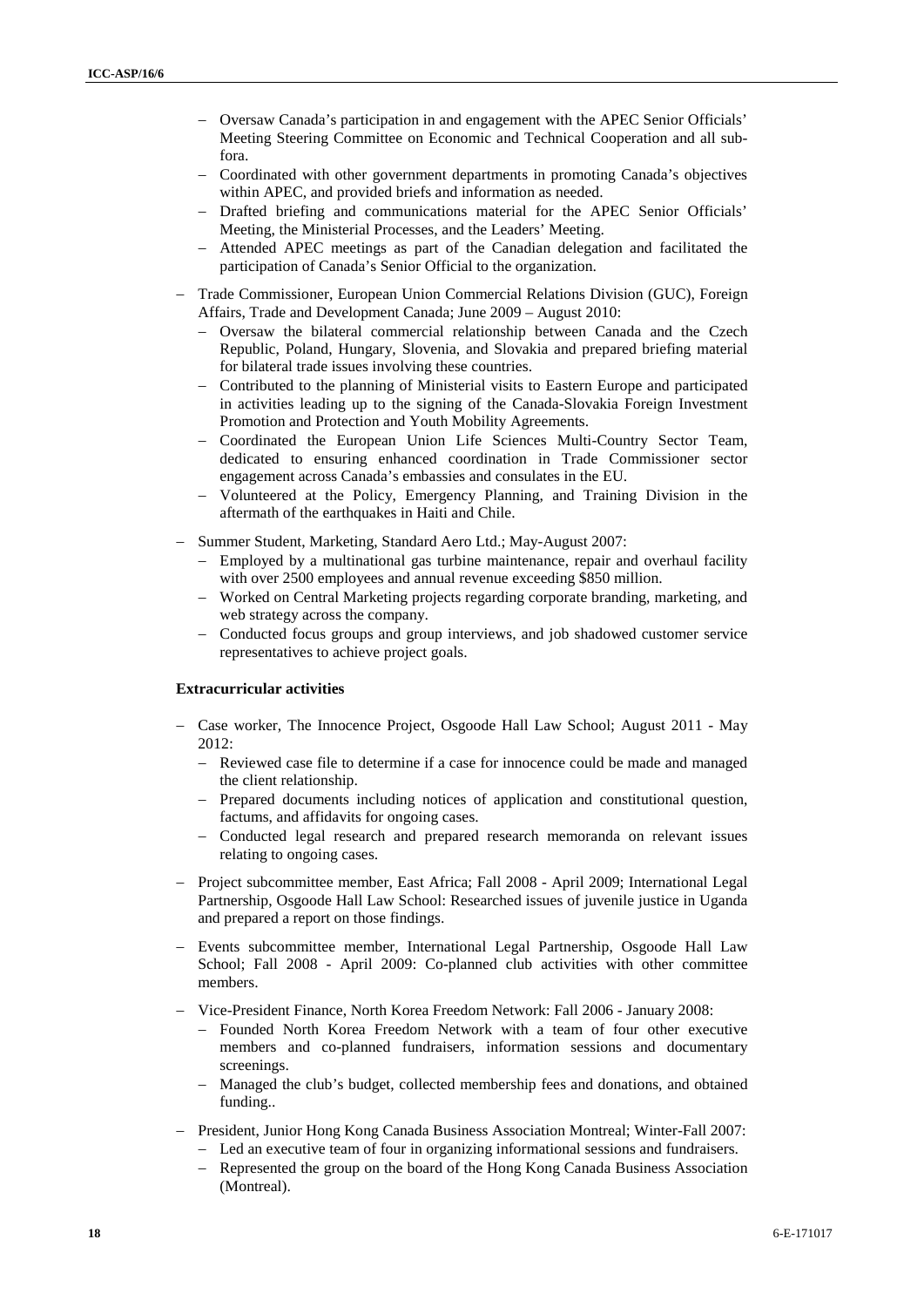VP Internal; Fall 2006 - Winter 2007; Junior Hong Kong Canada Business Association Montreal: Oversaw internal communications and maintained group records.

#### **Achievements**

- Instant Award, Global Affairs Canada; 23 January 2017: In recognition of contribution to the Minister of Foreign Affairs' participation at the Assembly of States Parties to the Rome Statute of the International Criminal Court.
- Instant Award, Foreign Affairs, Trade and Development Canada; 14 December 2015: In recognition of dedication, expertise, and accomplishments during the fourteenth session of the Assembly of States Parties to the Rome Statute of the International Criminal Court.
- Called to the Bar of Ontario, The Law Society of Upper Canada; September 2014.
- Certificate of Commendation, Clerk of the Privy Council and Secretary to the Cabinet; 2010: Dedication to duty and exemplary work accomplished in the aftermath of the earthquake in Haiti.
- Graduated with Great Distinction, McGill University, May 2008.
- Member of the Golden Key Society McGill Chapter, Fall 2006 to present: Top 15 per cent of faculty.
- Honour Roll, four semesters on the Dean's List, Marianopolis College; 2004.

#### **Skills**

Languages: Fluent in written and spoken English and French.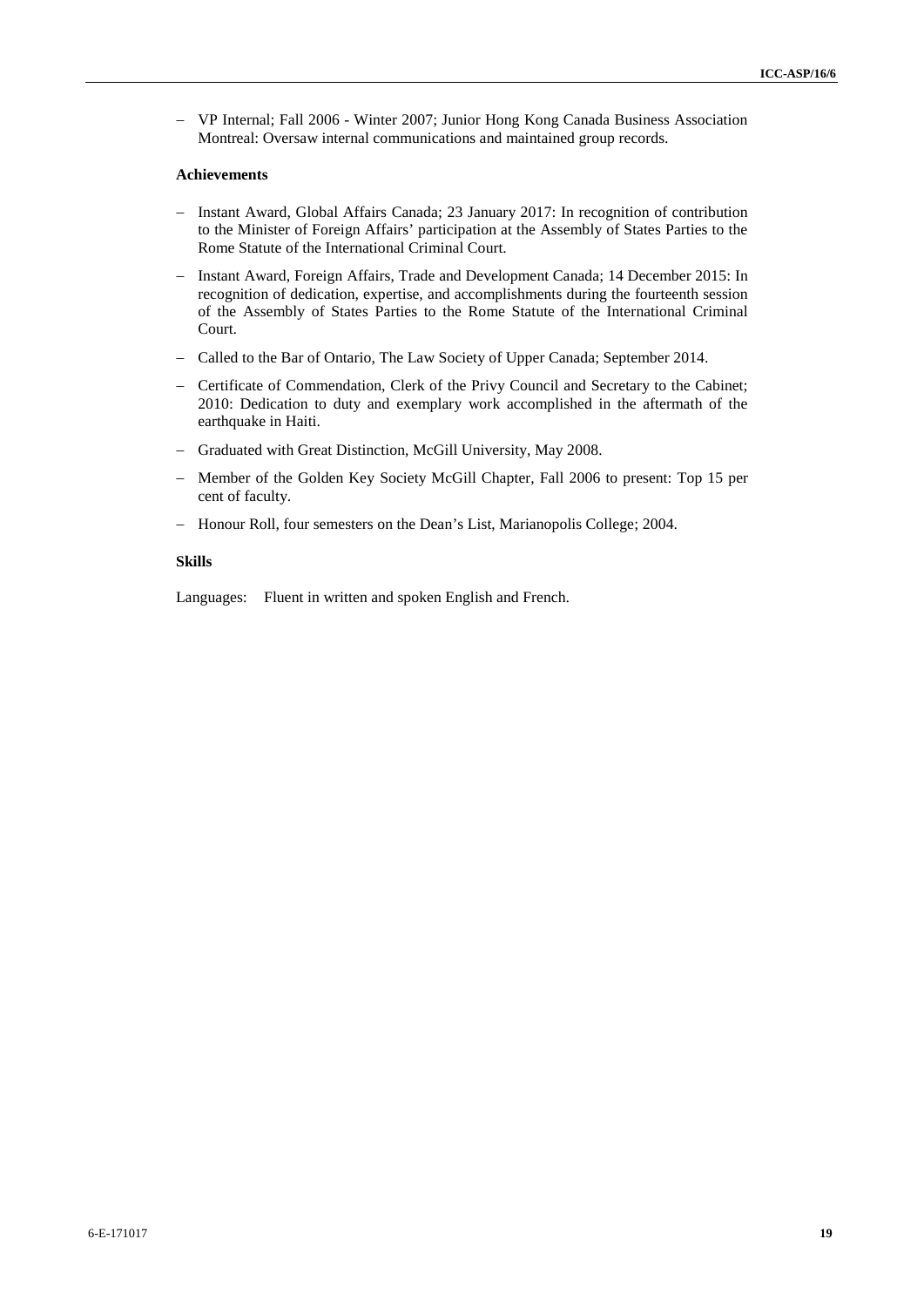# **7. Shava, Margaret Wambui Ngugi (Kenya)**

[Original: English]

## **Note verbale**

The Embassy of the Republic of Kenya to the Kingdom of the Netherlands presents its compliments to the Secretariat of the Assembly of State Parties of the International Criminal Court and has the honor to refer to the latter's Note Reference:. ICC-ASP/16/SP/08, dated 7 March 2017, on the nomination and election of members of the Committee on Budget and Finance.

The Embassy has the honor to confirm that the Government of the Republic of Kenya has nominated Ms. Maragaret Shava for election to the position of member of the Committee on Budget and Finance. Ms. Shava is an Advocate of the High Court of Kenya and a Management consultant with over 25 years of experience in Management and Legal Consultancy. The Government of Kenya is convinced that Ms. Shava, whose resume is attached herewith, meets the requirements for appointment to the above position

## **Statement of qualifications**

## **Bio data summary**

Education: MA (Democratic Studies); LLB (Hons); Dip Law (KSL); CPS.

Experience: 25 years.

Nationality: Kenyan.

Languages: English, Kiswahili, French, local languages.

#### **Key experience**

- An experienced, high-level manager having worked in Legal practice, private sector, the United Nations, International NGO and Government sectors.
- Significant budget responsibility with fundraising and programme management skills.
- Board Level responsibility for Budget, Finance and Administration, Audit, Risk and Governance.
- Currently serving on Boards of:
	- TOTAL Kenya PLC (international oil marketing company).
	- Jockey Club of Kenya (equine regulatory authority).
	- Family real estate and commercial agricultural enterprises.

### **Key skills and competencies**

- Management;
- Commercial Law:
- Corporate Governance;
- Mediation;
- Strategic Planning; and
- Communication.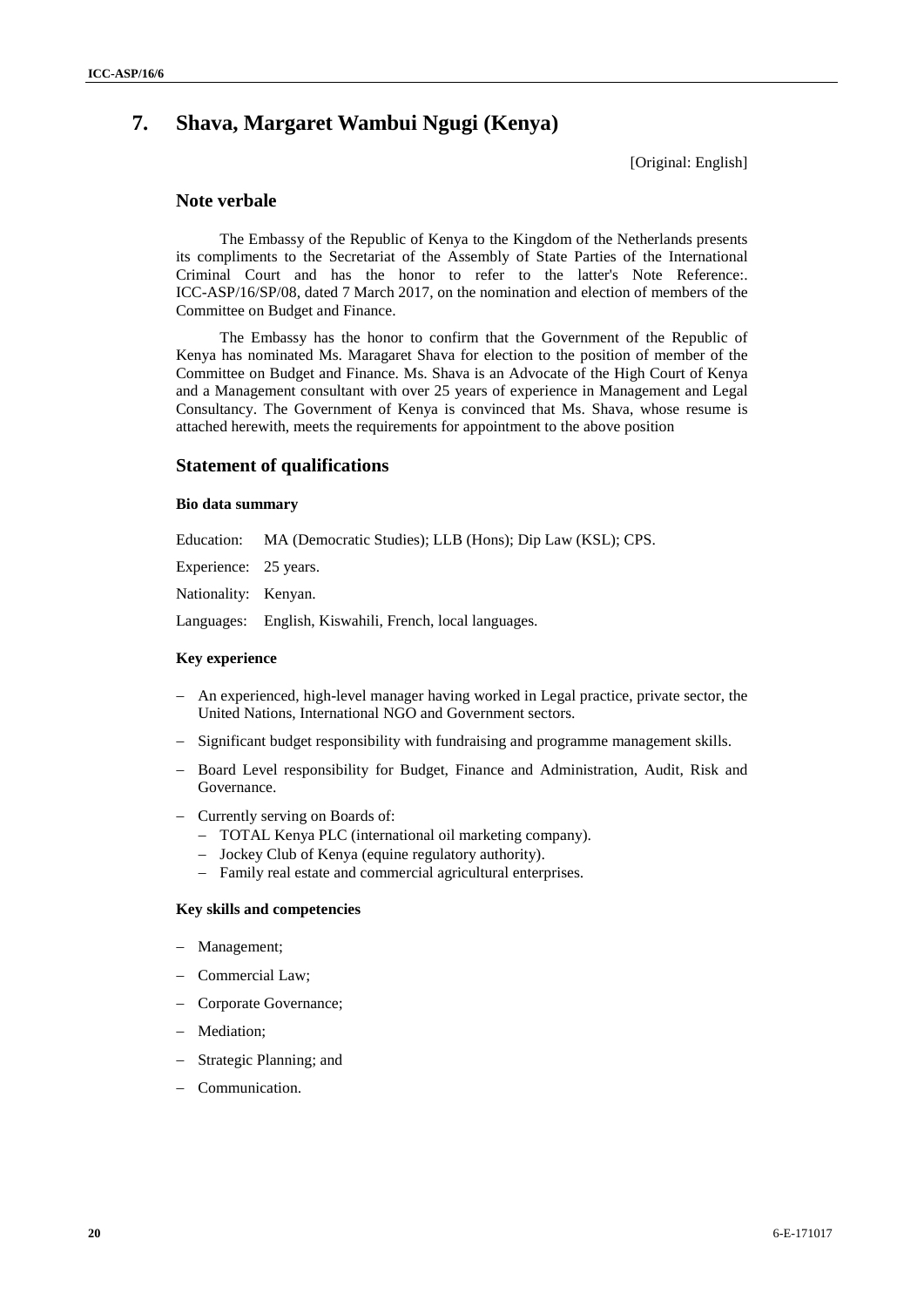#### **Recent experience**

- January 2015 Present Day: Law firm proprietor: Focusing on Commercial and Conveyancing Law, with expertise in the Mining, Extractives, Oil and Gas sector; Competition Law; and Estate planning. Legal advisor in equine, aeronautical and environmental matters.
- September 2013 Present Day: Independent consultant: Expert Adviser to Humanitarian Dialogue, a Swiss-based mediation organisation. Member of the Group of Experts engaged in February 2017 by UN Women, Colombia, to advise on the implementation of the Integrated Transitional Justice System, with a focus on Women and minorities. Participated in high level meetings and produced recommendations impacting upon the process. Appointed by the Secretary-General of the Commonwealth to the Eminent Persons Observer Group for the 2015 Elections in the United Republic of Tanzania. Various speaking and Research engagements, with lecturing assignments in process. Facilitation of workshops, including for the Geneva-based Nansen Initiative on climate change and movement of persons

#### **Career background**

Over 25 years working experience in Law, Management, Legal Consultancy, Peace Building and Transitional Justice. Gained through working in Legal Practice, in Public Office, in various economic sectors, as well as in the United Nations Organisation and national and international NGOs. Specialising in Corporate and Commercial Law, Governance, Oil & Gas, Human Rights, International Refugee Law and Gender.

Qualified as an Advocate of the High Court of Kenya after serving pupillage with a pioneering Kenyan law firm. Solid Corporate experience in a blue chip Kenyan company, assisting the Company Secretary and deputising in her absence in certain duties. Practiced Conveyancing and Commercial Law with a leading Nairobi law firm, achieving good partnership prospects before taking a two year sabbatical in the United States. Augmented modern Corporate and Human Resource Management skills with a prominent Management Consultancy firm in Nairobi before launching into independent consultancy.

Sharpened training, research, writing and advocacy skills and competencies while consulting for various Human Rights NGOs. Facilitated Civic Education workshops for the Institute for Education in Democracy. Wrote concept papers for Education Centre for Women in Democracy amongst others. Election observer for FIDA-Kenya, a women's NGO with UN observer status, in the 1997 Kenya General Elections. Past Chairperson of Young Career Women (Kenya), affiliated to the International Federation of Business and Professional Women; spearheaded strategic planning for self-sustainability of the organisation's programmes and expanded existing programme for the education of deserving girls from poor families. Participant in local and international conferences and workshops. Keynote speaker at Catholic University of East Africa for International Women's Day in 2001. Alumnus of African Women's Leadership Institute, honing skills and knowledge in such areas as Feminism, personal empowerment, strategic planning and project management. Chairperson of Women in Law and Development in Africa (Kenya) chapter of this pan-African women's organisation. In this capacity, provided organisational leadership for critical support to the development, and successful lobbying process for the Sexual Offences Act, a ground breaking piece of legislative reform in Kenya. Member of the Attorney-General's Task Force on the implementation of the Sexual Offences Act.

As a Joint Secretary appointed by the High Court of Kenya, successfully discharged duty to bring about and oversee elections of the National Council of Women of Kenya, the umbrella organisation for women's NGOs in Kenya, by using mediating skills to break deadlock then subsisting between differing factions.

Broad experience with UNHCR both in Kenya and abroad. Has worked for UNHCR in the capacities of Legal Screener for Refugee Status Determination, Senior Protection Assistant, and as a trainer and facilitator for workshops on Sexual and Gender-based Violence and International Refugee Law. Completed two tours with UNHCR in Sudan as an international consultant for UNHCR; selected by UNHCR HQ in Geneva as Team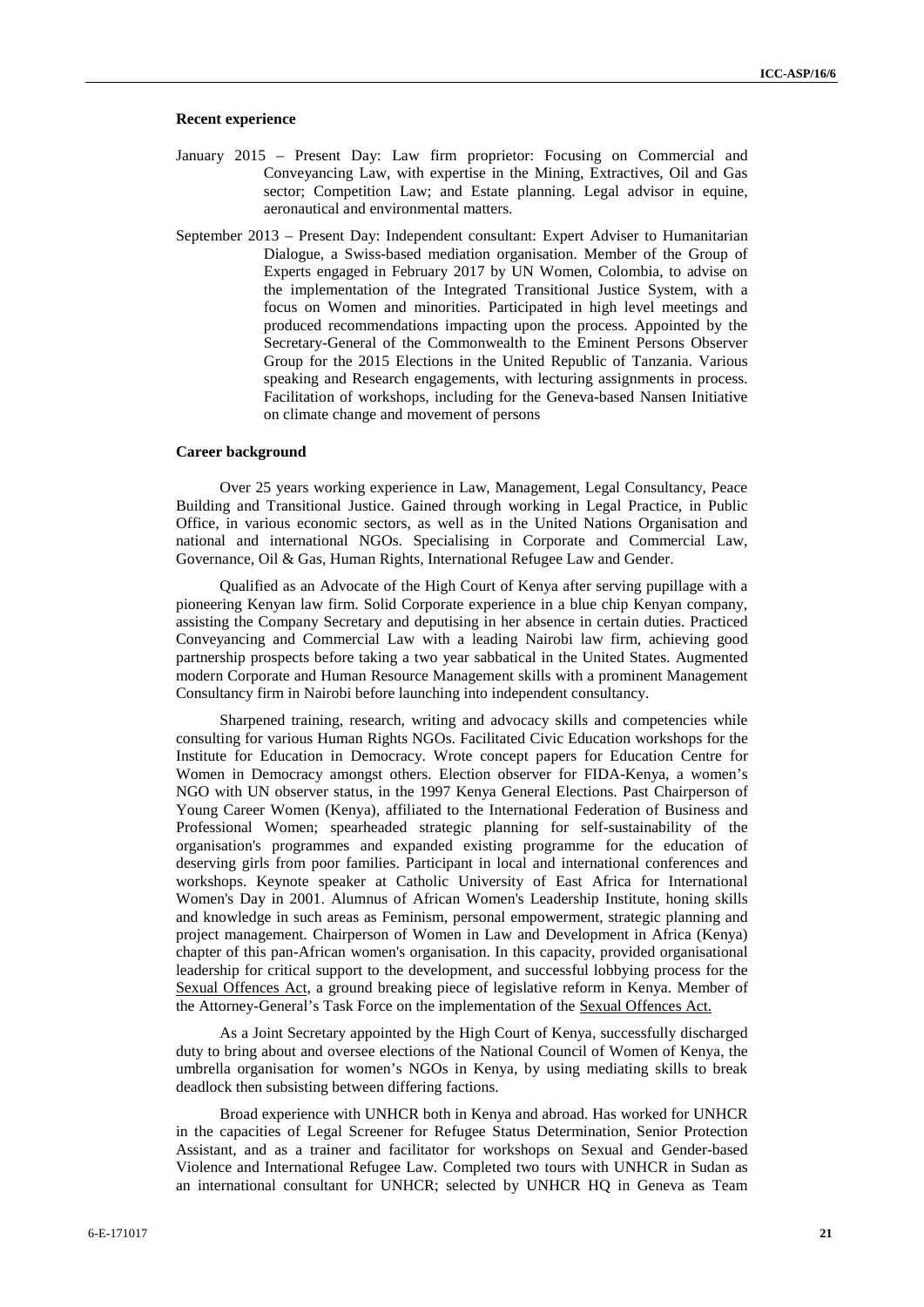Leader in Gedaref for the Refugee Status Determination exercise for Ethiopian and later for Eritrean refugees, pursuant to the application of the "ceased circumstances" cessation clause.

Achieved leading score for MA Dissertation on Ethnicity and Democracy in Kenya.

Joined International Alert, a medium sized peace building NGO based in London, United Kingdom, but working worldwide. In charge of the regional programme in the Great Lakes Region of Africa. Facilitated the transition of the AMANI Forum – the Great Lakes Parliamentary Forum on Peace – from a programme of Alert into a fully-fledged regional organisation covering Burundi, Democratic Republic of the Congo, Kenya, Rwanda,Tanzania, Uganda and Zambia. Set up and co-ordinated the Regional Analysts Network – RAN. Launched RAN's inaugural research work, carried out in Rwanda, Burundi and Eastern DRC, on the impact upon conflict of Myths, Rumours, Stereotypes and Prejudice. Took the organisational lead on developing a strategy for Alert programming in Kenya. Budget holder of over £250,000 per annum.

Successfully applied for the publicly advertised position of Commissioner with the Truth, Justice and Reconciliation Commission established in Kenya pursuant to Agenda Four of the peace accord signed in February 2008 subsequent to Kenya's period of post election violence. After passing both the interview and a rigorous vetting process, was sworn in by the Honourable the Chief Justice of the Republic of Kenya on 3 August 2009.

Key participant in various committees, including Finance and Administration.

After successfully concluding and winding up operations at the Truth Justice and Reconciliation Commission in August 2013, engaged in Legal consultancies, most recently on Women's participation and leadership in the Colombian peace process.

In January 2015 opened a Law practice with a selective yet broad based clientele nationally and internationally.

Member of various boards, including Total Kenya PLC chairing the Risk and Governance committee, and member of Board Audit Committee.

#### **Education**

The University of Leeds, United Kingdom, M A Democratic Studies, fully sponsored by a Ford Foundation fellowship. The University of Buckingham, United Kingdom, Bachelor of Laws, Honours Degree assisted by a Chevening Scholarship from the British Council. Advocate of the High Court of Kenya. Certified Public Secretary (Kenya). Certificate in Oil & Gas from the Strathmore University Extractives Industry Centre, Strathmore Law School. Certificate in Competition Law from the Kenya School of  $\mathbf{I}$  aw.

#### **References and affiliations**

Available upon request.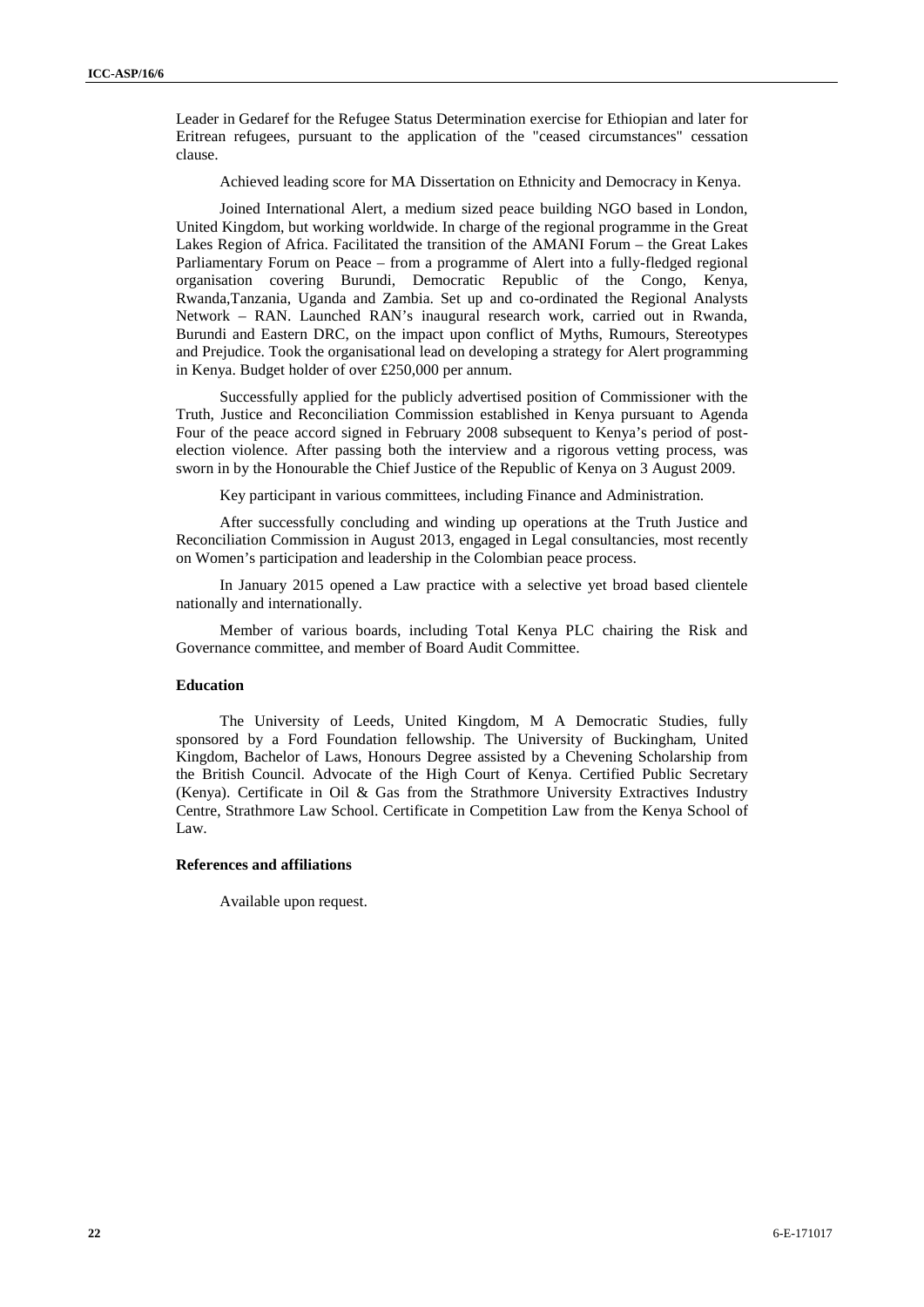## **8. Sopková, Elena (Slovakia)**

[Original: English]

## **Note verbale**

The Embassy of the Slovak Republic to the Kingdom of the Netherlands presents its compliments to the Secretariat of the Assembly of States Parties to the Rome Statute of the International Criminal Court and has the honour, with reference to the Secretariat´s note ICC-ASP/16/SP/08 of 7 March 2017, to inform that the Government of the Slovak Republic has decided to nominate Ms. Elena Sopková as a candidate for re-election to the Committee on Budget and Finance of the International Criminal Court for the period 2018- 2021 at the elections to be held during the sixteenth session of the Assembly of States Parties in New York from 4 to 14 December 2017.

Throughout her professional career, Ms. Elena Sopková acquired extensive knowledge and experience in the field of accounting, evaluation, project management, budgeting and financial control with regard to judicial institutions at both national and international levels. As a member of the Committee on Budget and Finance of the International Criminal Court since 2003, Ms. Sopková has significantly contributed to the efforts to make the Court an effective and efficient tool of international criminal justice.

Ms. Elena Sopková´s impressive knowledge and vast experience fully comply with the requirements set forth in paragraph 2 of the annex to the resolution establishing the Committee on Budget and Finance (ICC-ASP/1/Res.4) according to which members of the Committee shall be experts of recognized standing and experience in financial matters at the international level.

The curriculum vitae and the statement of qualifications of Ms. Elena Sopková are attached to this note verbale.

#### **Statement of qualifications**

Ms. Elena Sopková is an expert of recognized standing and experience in financial matters at the international level. The attached curriculum vitae of Ms. Sopková reflects her experience in financial and economic matters, as well as the various governmental and international positions she has held. She is currently a member of the Committee on Budget and Finance of the International Criminal Court. Having served for seven years as a Director of the International Taxation Department, she has gained broad experience of international financial matters and participated in numerous international negotiations. Ms. Sopková is a Slovak national. She speaks fluent English and French.

#### **Personal details**

| Family name:    | Sopková                 |
|-----------------|-------------------------|
| First name:     | Elena                   |
| Date of birth:  | 27.7.1954               |
| Place of birth: | Trnava, Slovak Republic |
| Marital status: | Married, two children   |

## **Education**

| 2004: | Technical inspection company RWTUV, Bratislava, Quality Management<br>Systems Auditor EN ISO 9001:2000.                                       |
|-------|-----------------------------------------------------------------------------------------------------------------------------------------------|
| 2003: | Agency for the Rural Development, Certified Project Manager.                                                                                  |
|       | 2000-2002: Centre for Advanced Studies, University of Economics in Bratislava, Expert,<br>specialization – Economic Evaluation and Expertise. |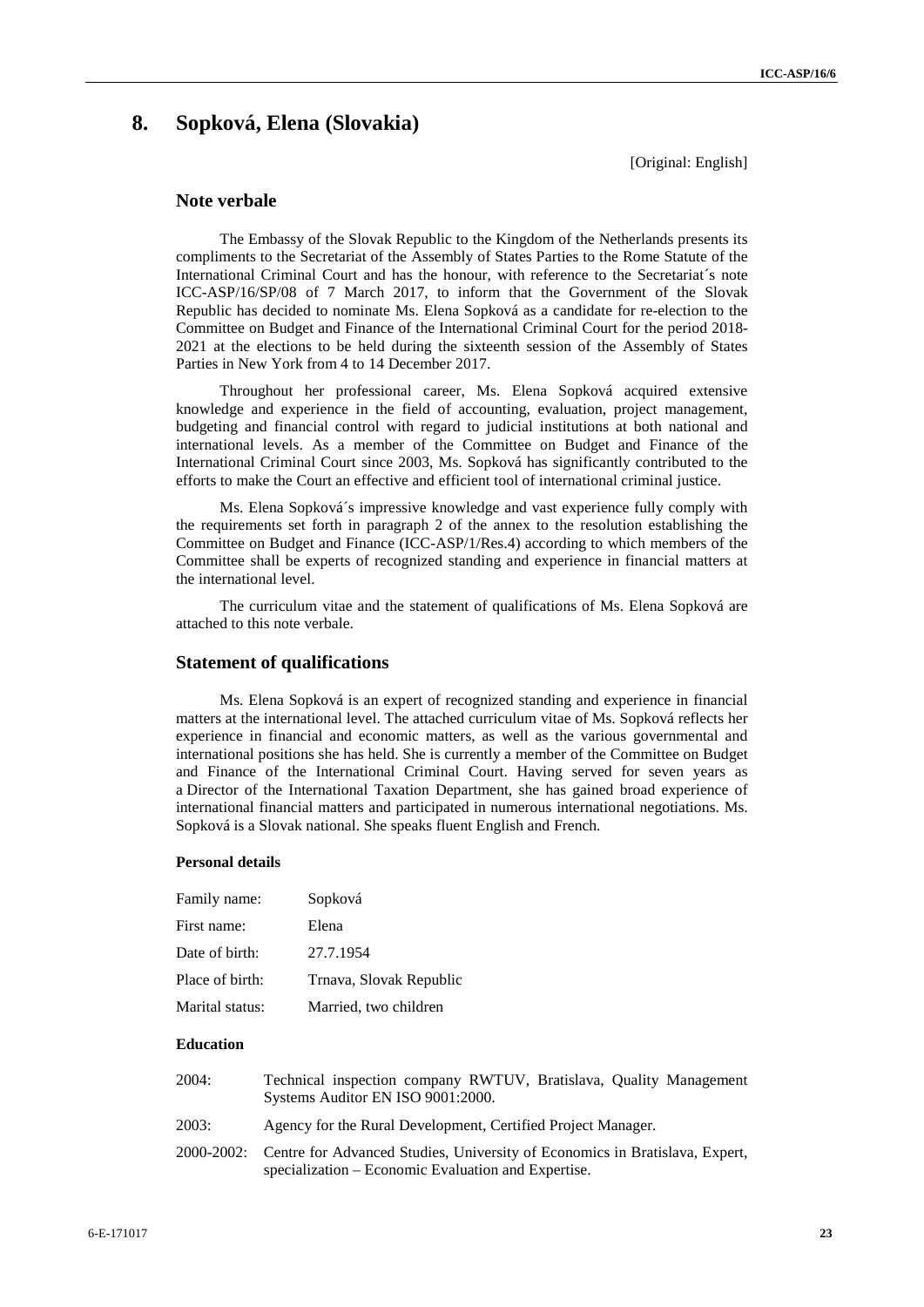- 1973-1978: University of Economics in Bratislava, Faculty of Commerce, Master degree.
- 1969-1973: Secondary school of Economics in Bratislava, Engineer of economics.

#### **Special education abroad**

- 1998: OECD Education Centrum in Budapest Training on transfer pricing.
- 1997: OECD Education Centrum in Vienna Training for negotiators of Tax conventions.
- 1993-1996: Chamber of Commerce and Industry in Brussels study of the French language.

#### **Work experience**

- Since 2003: Legal Evaluation Expert in Economics and Management registered at the Ministry of Justice of the Slovak Republic. My responsibility consists in advising judges and different legal entities in any problem connected to economic issues, namely taxes, accounting, calculation and budgeting during juridical process; providing judges with fundamental written reports needed for juridical decision making at national and international level; evaluation of assets for registration of companies at the Registration court, evaluation of damages for reparation; evaluation of risk management, project management, budgeting and financial controls, human resources management.
- 2002 2003: KZT, joint stock company, Evaluation Expert. My responsibility included developing strategic planning system for companies and linking it with budgeting, providing companies and their management with expertise in budgetary management and policy planning, with recommendations on strategy, efficiency and optimalization of company, reorganization and rationalization of work procedures and administrative structures through business processes´ analysis and redesign.
- 1996 2002: Ministry of Finance of the Slovak Republic, Director of the International Taxation Department.
- 1993 1996: Ministry of Foreign Affairs, Embassy of the Slovak Rep. in Belgium, Economist at the Economic and Commercial Department.
- 1992 1993: Embassy of the Czech and Slovak Federal Republic in Kinshasa, Economist.
- 1991 1992: Audit Company, Ltd., Auditor, co-founder and owner of the Company.
- 1985 1991: Central Finance Office of Bratislava, Head of Finance and Controlling Department.
- 1978 -1985: Interhotels Bratislava and Hotel Borik, Economist at the Accountant Department.

#### **Other professional activities**

- Since 2016: Member of the Audit Committee of the International Criminal Court, since January 2016 Vice-Chair of the Audit Committee.
- Since 2003: Committee on Budget and Finance (CBF) of the International Criminal Court (ICC) in The Hague - member of the Committee.
- 2007 2015: Pan-European University, Faculty of Economics, Expert lector.
- 2007 2008: Vice-Chairman of the Committee on Budget and Finance; The establishment of the International Criminal court has been an important milestone in humanitarian law. The main objective of the CBF is advising the Assembly of State Parties and the ICC in strategic and financial management, financial optimization and budgeting.